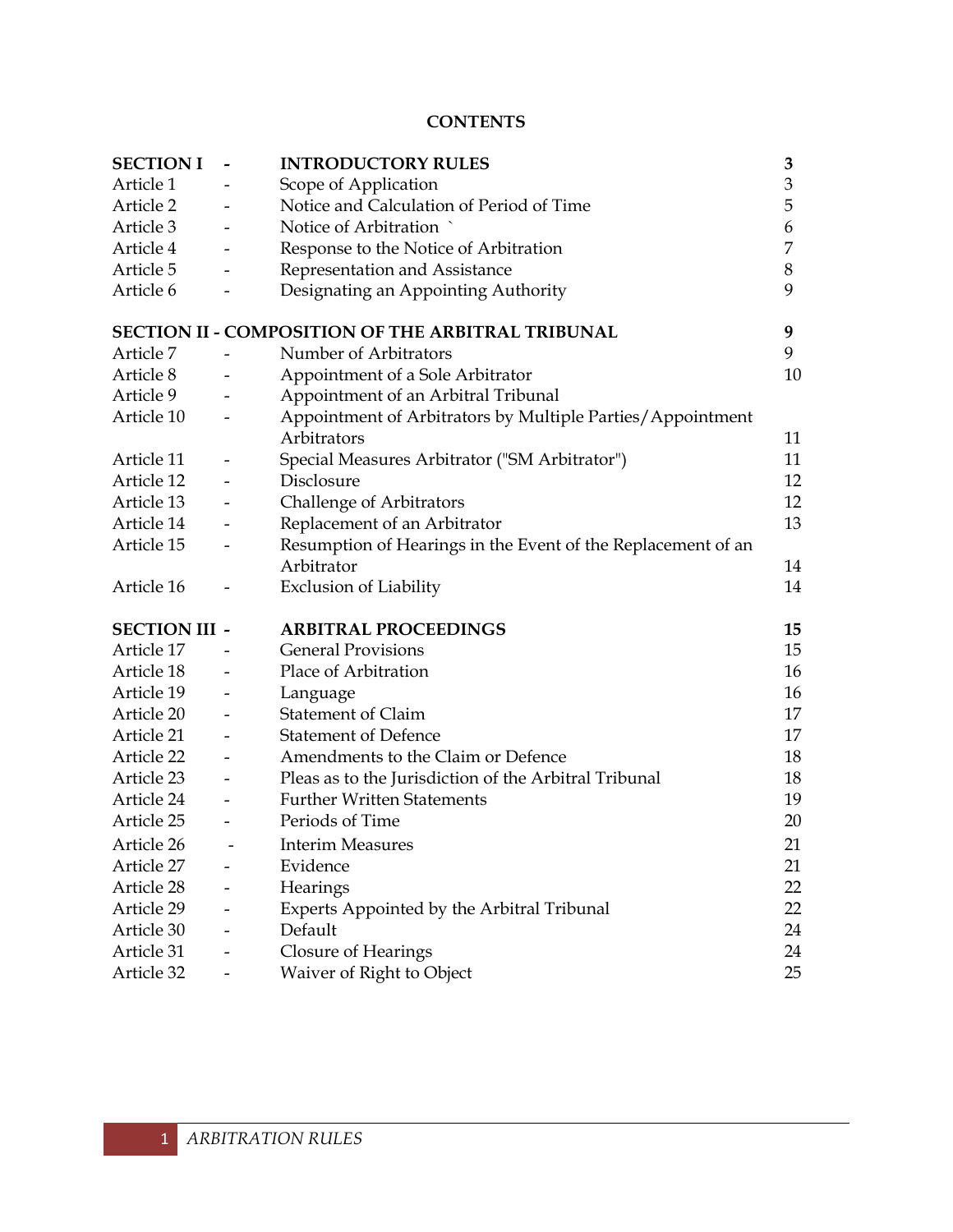| <b>SECTION IV -</b>            |                          | <b>THE AWARD</b>                                     | 25       |
|--------------------------------|--------------------------|------------------------------------------------------|----------|
| Article 33                     |                          | Decisions                                            | 25       |
| Article 34                     |                          | Form and Effect of the Award                         | 25       |
| Article 36                     |                          | Applicable Law (Amiable Compositeur)                 | 26       |
| Article 37                     | $\overline{\phantom{a}}$ | Settlement or Other Grounds for Termination          | 27       |
| Article 38                     | $\overline{a}$           | Interpretation of the Award                          | 27       |
| Article 39                     | $\overline{\phantom{a}}$ | Correction of the Award                              | 28       |
| Article 40                     | $\overline{\phantom{a}}$ | <b>Additional Award</b>                              | 28       |
| Article 41                     |                          | Definition of Costs                                  | 29       |
| Article 42                     | $\overline{a}$           | Allocation of Cost                                   | 31       |
| Article 43                     |                          | Deposit for Costs                                    | 31       |
| <b>SECTION V</b><br>Article 44 |                          | <b>GENERAL PROVISIONS</b><br><b>Final Provisions</b> | 32<br>32 |
|                                |                          |                                                      |          |

## **ANNEXURES 33**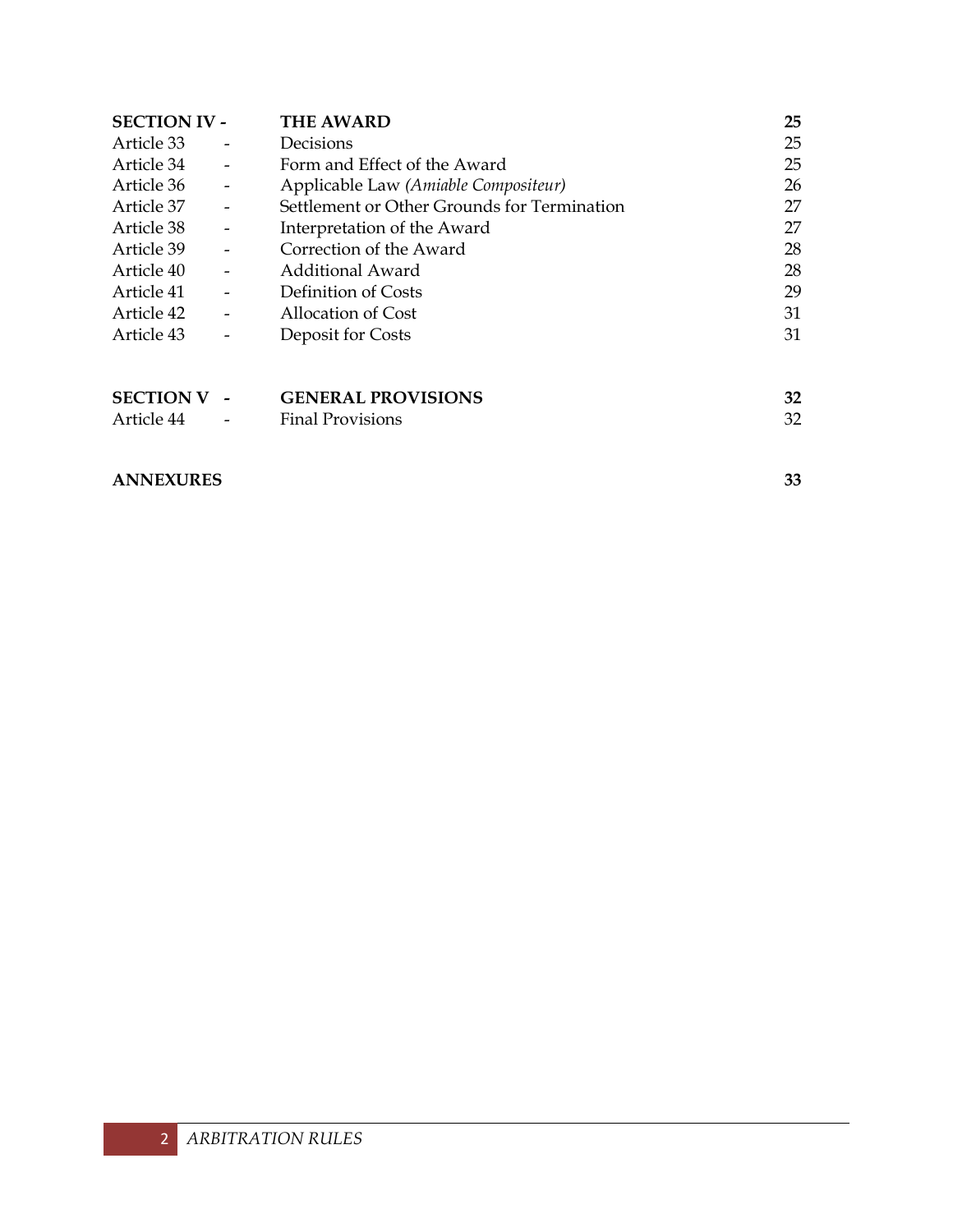## **Preamble**

In recognition of the need to have a set of rules to govern institutional and ad hoc arbitration, these Rules were passed by the board of the Lagos Court of Arbitration on the 1st day of March 2011 to assist in the effective resolution of disputes and for the proper and expeditious conduct of arbitral proceedings and other connected purposes.

## **SECTION I - INTRODUCTORY RULES**

## *Article 1*

## **Scope of Application**

- 1. Where parties have agreed in writing that disputes between them in respect of a defined legal relationship, whether contractual or not shall be referred to arbitration under the Lagos State Arbitration Law, 2009 ("Arbitration Law, 2009") or under the Arbitration Rules of the Lagos Court of Arbitration, 2011 ("LCA Rules, 2011") then such disputes shall be settled in accordance with these Rules, subject to such modifications as the parties may agree.
- 2. Parties may choose to have their disputes settled in accordance with the LCA Rules 2011, notwithstanding that they have agreed in writing that disputes between them shall be referred to arbitration under any law other than the Arbitration Law, 2009.
- 3. Reference to the Rules shall include the Schedule of Registration Fees and Administrative Charges of the LCA as well as the Schedule of Arbitrators' Fees in effect on the date of commencement of the arbitration.
- 4. These Rules shall govern the arbitration except that where any of these Rules is in conflict with a provision of the law applicable to the arbitration from which the parties cannot derogate, that provision shall prevail.

## *Article 2*

# **Notice and Calculation of Periods of Time**

- 1. A notice, including a notification communication or proposal, may be transmitted by any means of communication that provides or allows for a record of its transmission.
- 2. If an address has been designated by a party specifically for this purpose or authorized by the Arbitral Tribunal, any notice shall be delivered to that party at that address, and if so delivered shall be deemed to have been received. Delivery by an electronic means such as facsimile or e-mail may only be made to an address so designated or authorized.
- 3. In the absence of such designation or authorization, a notice is:
	- (a) received if it is physically delivered to the addressee; or
	- (b) deemed to have been received if it is delivered at the place of business, habitual residence or mailing address of the addressee.
- 4. If after reasonable efforts, delivery cannot be effected in accordance with paragraph 2 or 3, a notice is deemed to have been received if it is sent to the addressee's last-known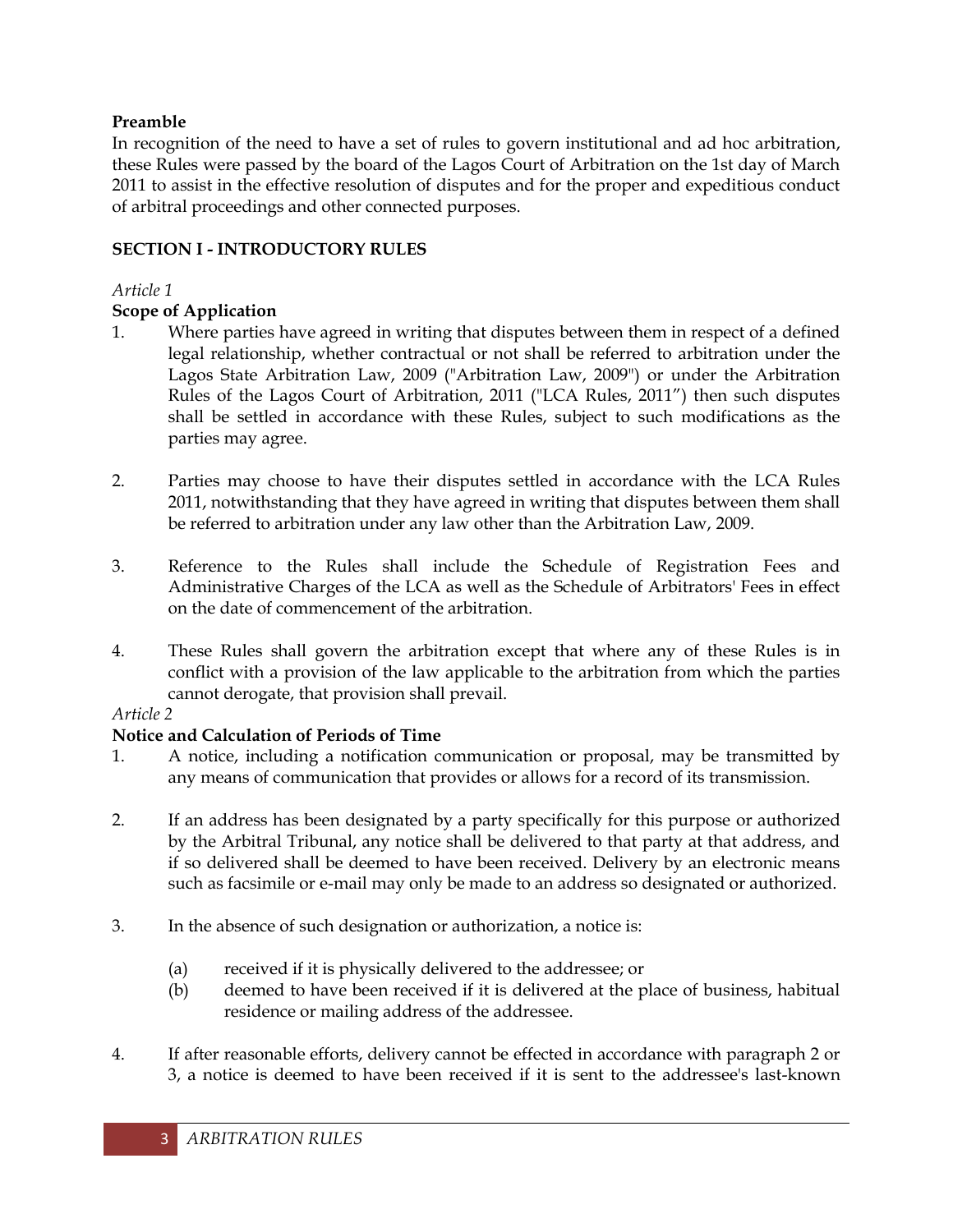place of business, habitual residence or mailing address by registered letter or any other means that provides a record of delivery or of attempted delivery.

- 5. A notice shall be deemed to have been received on the day it is delivered in accordance with paragraphs 2, 3 or 4, or attempted to be delivered in accordance with paragraph 4. A notice transmitted by electronic means is deemed to have been received on the day it is sent, except that a notice of arbitration so transmitted is only deemed to have been received on the day when it reaches the addressee's electronic address.
- 6. For the purpose of calculating a period of time under these Rules, such period shall begin to run on the day following the day when a notice is received. If the last day of such period is an official holiday or a non-business day at the residence or place of business of the addressee, the period is extended until the first following business day. Official holidays or non-business days occurring during the running of the period of time are included in calculating the period.

## *Article 3*

## **Notice of Arbitration**

- 1. The party (ies) that initiates recourse to arbitration (hereinafter called the "Claimant") shall communicate to the other party or parties (hereinafter called the "Respondent") a notice of arbitration and, where the parties have agreed that the arbitration is to be administered by the LCA, to the Executive Secretary of the LCA ("Executive Secretary").
- 2. Arbitral proceedings shall be deemed to commence on the date on which the Respondent receives the notice of arbitration.
- 3. The notice of arbitration shall include the following:-
	- (a) A demand that the dispute be referred to arbitration;
	- (b) The names and contact details of the parties;
	- (c) Identification of the arbitration agreement that is invoked;
	- (d) Identification of any contract or other legal instrument out of or in which the dispute arises or, in the absence of such contract or instrument a brief description of the relevant relationship;
	- (e) A brief description of the claim and an indication of the amount involved, if any;
	- (f) The relief or remedy sought; and
	- (g) The name*,* address, telephone number(s) and email address of the Claimant's nominee if the arbitration agreement calls for party nomination of arbitrators.
- 4. The notice of arbitration may also include: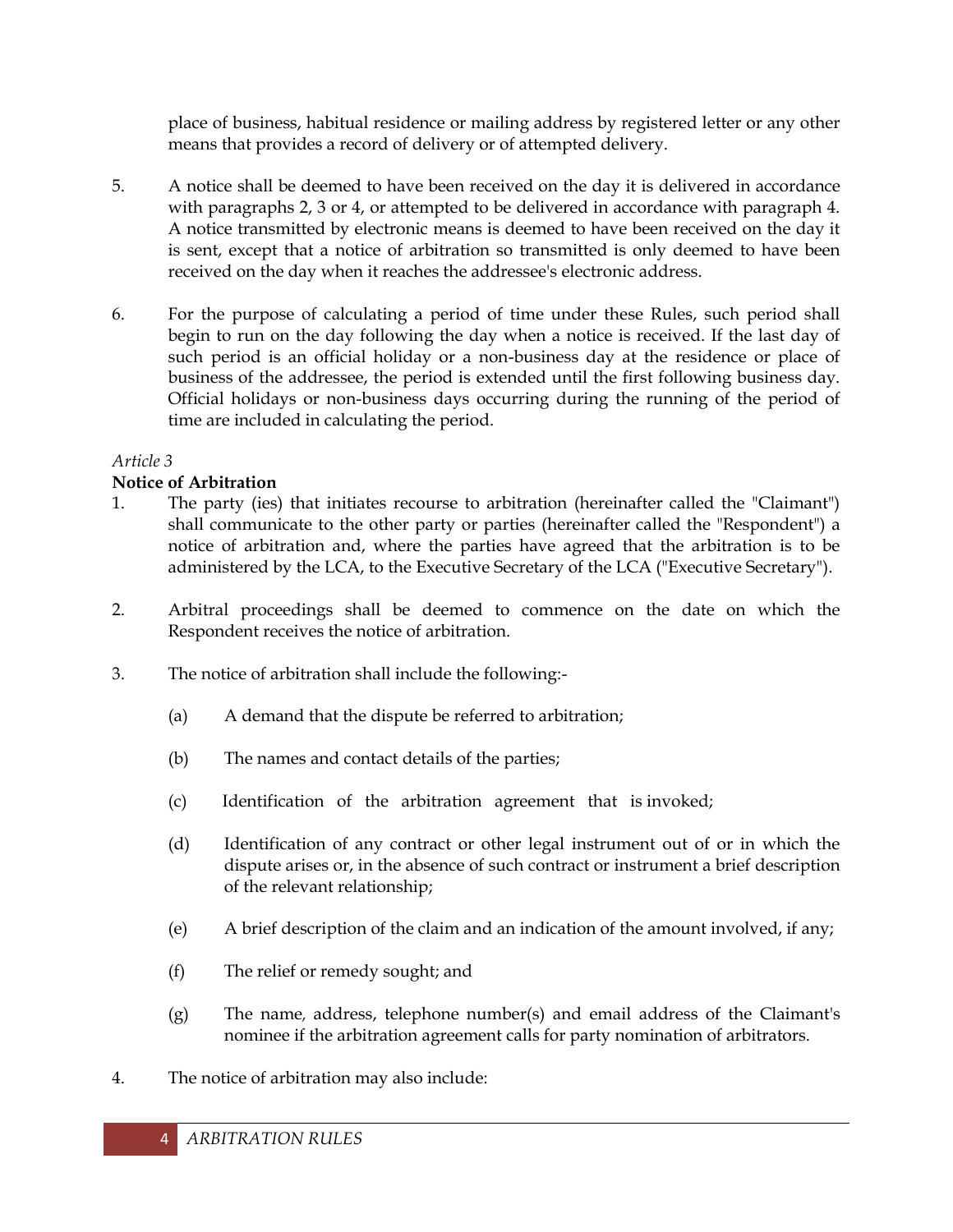- (a) A proposal for the designation of an appointing authority referred to in Article *6,*  paragraph 1;
- (b) A proposal for the appointment of a Sole Arbitrator referred to in Article *8,*  paragraph 1; or
- (c) Notification of the appointment of an Arbitrator referred to in Article 9.
- 5. The constitution of the Arbitral Tribunal shall not be hindered by any controversy with respect to the sufficiency of the notice of arbitration, which shall be finally resolved by the Arbitral Tribunal.
- 6. Where the notice is also communicated to the Executive Secretary, it shall also include:
	- (a) The fee prescribed in the Schedule of Registration Fees and Administrative Charges of the LCA; and
	- (b) confirmation that copies of the notice have been, or are being simultaneously, served on all other parties to the arbitration by one or more means of service permitted by this Article, to be identified in such confirmation.

# **Response to the Notice of Arbitration**

- 1. Within 30 days of the receipt of the notice (or such lesser period as may be fixed by the LCA), the Respondent shall communicate to the Claimant and where necessary, to the Executive Secretary a response to the notice of arbitration, which shall include:
	- (a) The name and contact details of each Respondent;
	- (b) A response to the information set forth in the notice of arbitration, pursuant to Article *3,* paragraphs 3(c) to (g).
- 2. The response to the notice of arbitration may also include:
	- (a) Any plea that an Arbitral Tribunal to be constituted under these Rules lacks jurisdiction;
	- (b) A proposal for the designation of an appointing authority referred to in Article *6,*  paragraph 1;
	- (c) A proposal for the appointment of a Sole Arbitrator referred to in Article 8, paragraph;
	- (d) Notification of the appointment of an arbitrator referred to in Article 9;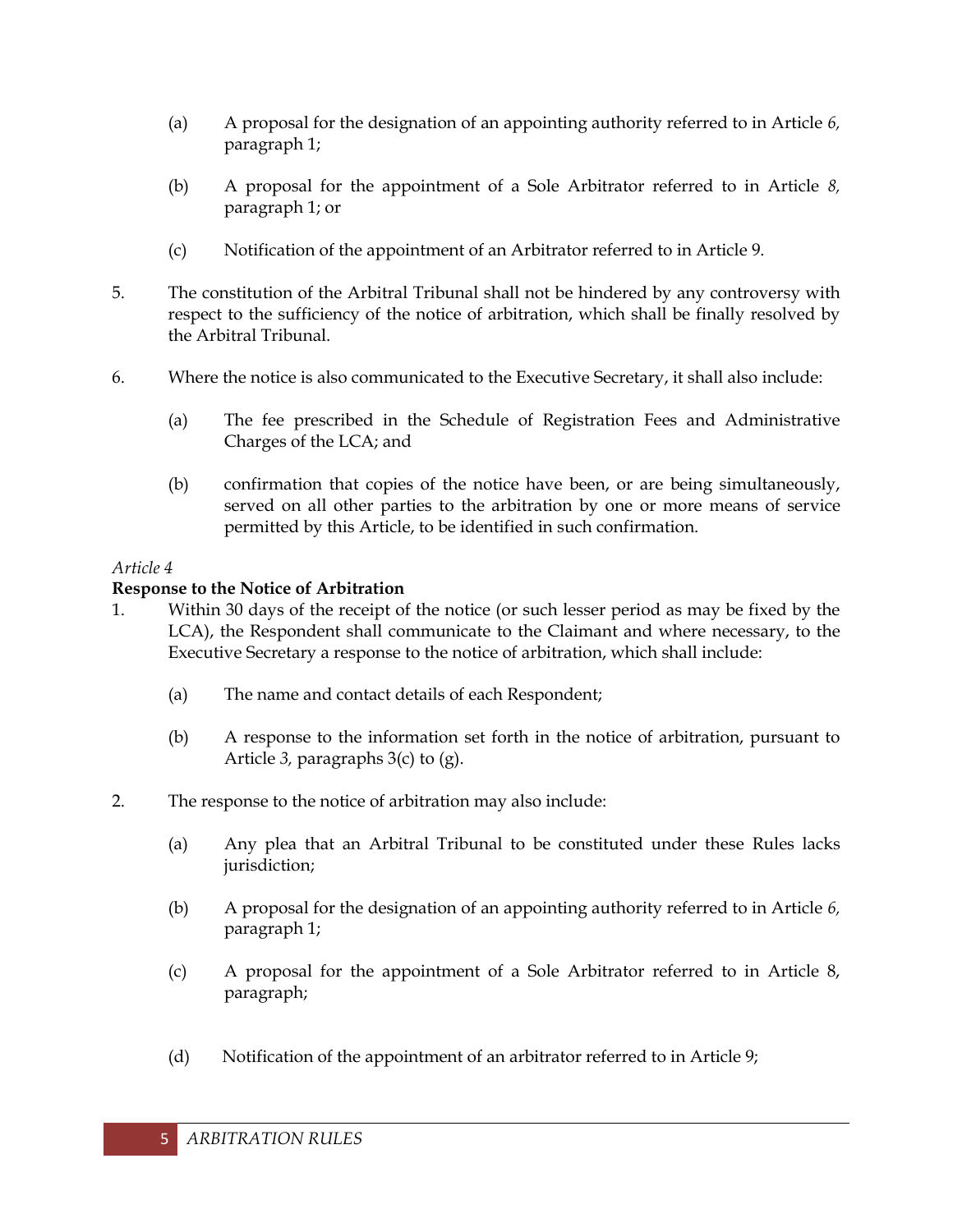- (e) A brief description of counterclaims or claims for the purpose of a set-off, if any, including where relevant, an indication of the amount(s) involved, and the relief or remedy sought; and
- (f) in case the Respondent formulates a claim against a party to the arbitration agreement other than the Claimant, a notice of arbitration in accordance with Article 3 of these Rules.
- 3. The constitution of the Arbitral Tribunal shall not be hindered by any controversy with respect to the Respondent's failure to communicate a response to the notice of arbitration, or an incomplete or late response to the notice of arbitration, which shall be resolved finally by the Arbitral Tribunal.

#### *Article 5*  **Representation and Assistance**

Each party may be represented or assisted by persons chosen by them. The names and addresses of such persons must be communicated to all parties and to the Arbitral Tribunal and, where applicable, the Executive Secretary. Such communication must specify whether the appointment is being made for purposes of representation or assistance. Where a person is to act as a representative of a party, the Arbitral Tribunal, on its own initiative or at the request of any party, may at any time require proof of authority granted to the representative in such a form as the Arbitral Tribunal may determine.

# *Article 6*

# **Designating an Appointing Authority**

- 1. Unless the parties have already agreed on the choice of an appointing authority, the LCA shall be the appointing authority in all proceedings to be determined under the Arbitration Law, 2009.
- 2. Where these Rules provide for a period of time within which a party must refer a matter to an appointing authority and no appointing authority has been agreed on or designated, the period is suspended from the date on which a party initiates the procedure for approaching the LCA until the date of such agreement or designation.
- 3. Except as referred to in Article 40, paragraph 4(b), if the appointing authority (where the appointing authority is not the LCA) refuses to act, or fails to appoint an arbitrator within 30 days after receipt of a party's request to do so, or fails to act within any other period provided by these Rules or fails to decide on a challenge to an arbitrator within a reasonable time after receiving a party's request to do so, any party may request the LCA to be the appointing authority.
- 4. In exercising its functions under these Rules, the appointing authority may require from any party and the arbitrators any information it deems necessary and it shall give the parties and, where appropriate, the arbitrators the opportunity to present their views in any manner they consider appropriate. The sender shall also provide all other parties with all such communications to the appointing authority.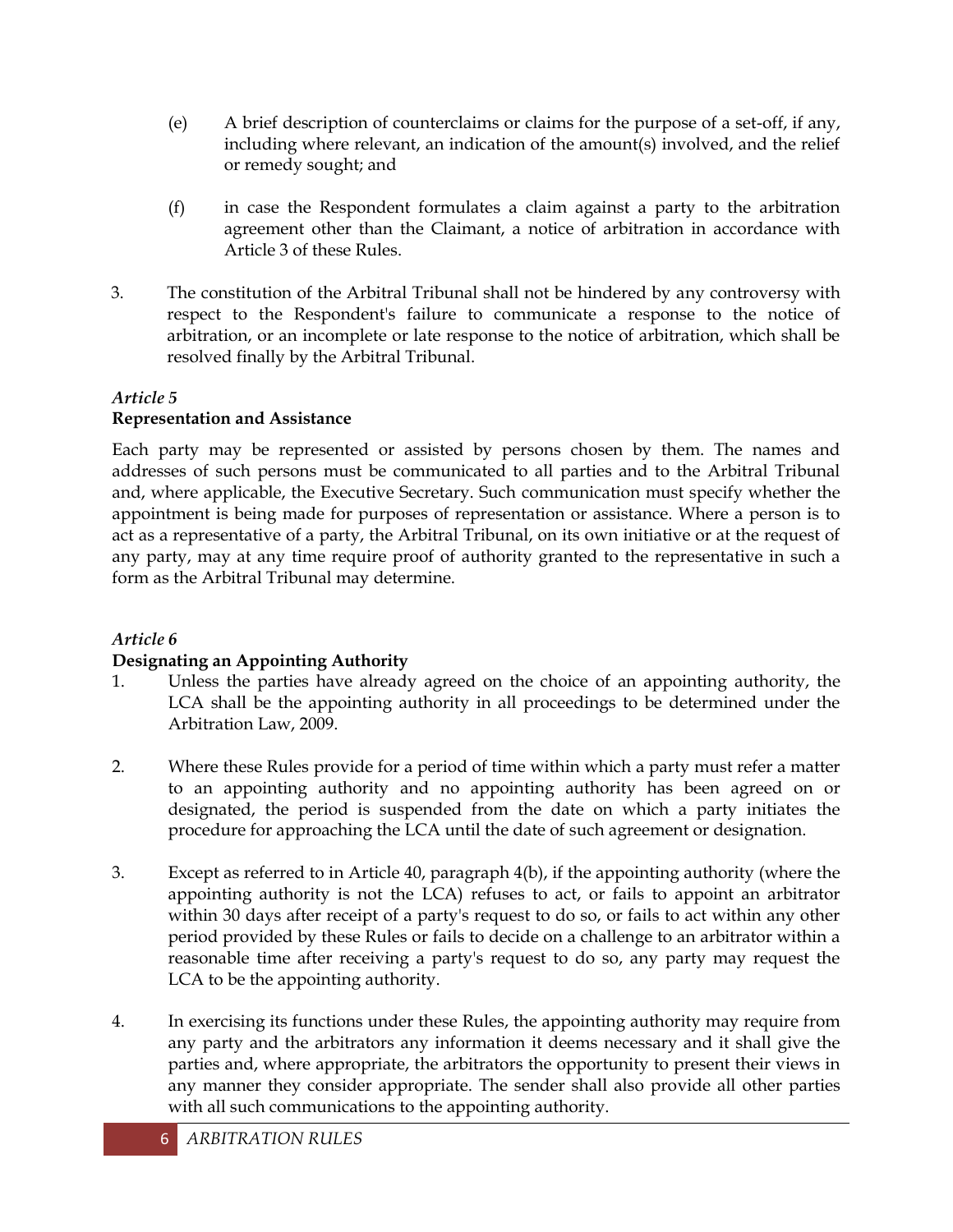- 5. When the appointing authority is requested to appoint an arbitrator pursuant to Articles 8,9,10 or 13, the party making the request shall send copies of the notice of arbitration to the appointing authority and, if it exists, any response to the notice of arbitration.
- 6. The appointing authority shall have regard to such considerations as are likely to secure the appointment of an independent and impartial arbitrator and where necessary shall take into account the advisability of appointing an arbitrator of a nationality other than the nationalities of the parties. .

## **SECTION II - COMPOSITION OF THE ARBITRAL TRIBUNAL**

# *Article 7*

# **Number of Arbitrators**

If the parties have not previously agreed on the number of arbitrators, there shall be only one arbitrator.

## *Articles 8*

# **Appointment of a Sole Arbitrator**

- 1. If the parties have agreed that a sole arbitrator is to be appointed and if within 30 days after receipt by all other parties of a proposal for the appointment of a sole arbitrator the parties have not reached an agreement thereon, a sole arbitrator shall, at the request of a party, be appointed by the appointing authority.
- 2. The appointing authority shall appoint the sole arbitrator as promptly as possible. In making the appointment, the appointing authority shall use the following procedure, unless the parties agree that the procedure should not be used or the appointing authority determines in its discretion that the use of the procedure is not appropriate for the case:
	- (a) The appointing authority shall communicate an identical list containing at least three names to each of the parties.
	- (b) Within 15 days after the receipt of this list, each party may return the list to the appointing authority after having deleted the name or names to which it objects and numbered the remaining names on the list in the order of its preference;
	- (c) After the expiration of the above period of time the appointing authority shall appoint the sole arbitrator from among the names approved on the lists returned to it and in accordance with the order of preference indicated by the parties;
- 3. If for any reason the appointment cannot be made in accordance with this procedure, the appointing authority may exercise its discretion in appointing the sole arbitrator.

# *Article 9*

# **Appointment of an Arbitral Tribunal**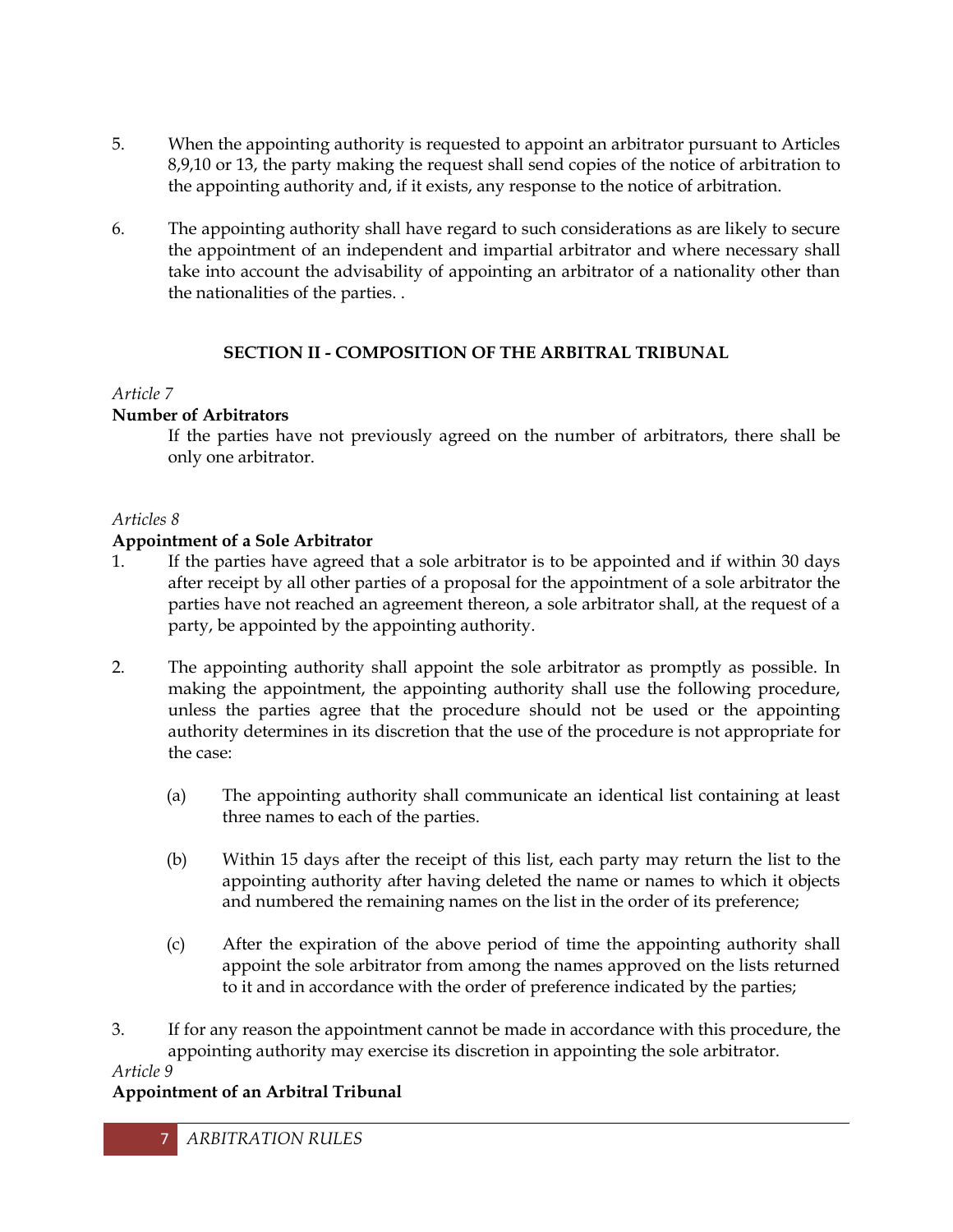- 1. If three arbitrators are to be appointed, each party shall appoint one arbitrator. The two arbitrators thus appointed shall choose the third arbitrator who will act as the presiding arbitrator of the Arbitral Tribunal.
- 2. If within 14 days after receipt of a party's notification of the appointment of an arbitrator the other party has not notified the first party of the arbitrator it has appointed, the first party may give notice in writing to the party in default proposing the appointment of its arbitrator to act as sole arbitrator.
- 3. If within 7 days of receipt of the notice in paragraph 2 above the party in default does not make the required appointment, the other party may appoint its arbitrator as sole arbitrator and the award of such arbitrator shall be binding on the parties as if the arbitrator had been appointed sole arbitrator by agreement of the parties.
- 4. If within 30 days after the appointment of the second arbitrator the two arbitrators have not agreed on the choice of the presiding arbitrator, the presiding arbitrator shall be appointed by the appointing authority in the same way as a sole arbitrator would be appointed under Article 8.

#### **Appointment of Arbitrators by Multiple Parties/Appointment of Multiple Arbitrators**

- 1. For the purposes of Article 9, paragraph 1, where three arbitrators are to be appointed and there are multiple parties as Claimant or as Respondent, unless the parties have agreed to another method of appointment of arbitrators, the multiple parties jointly, whether as Claimant or as Respondent shall appoint an arbitrator.
- 2. If the parties have agreed that the Arbitral Tribunal is to be composed of a number of arbitrators other than one or three, the arbitrators shall be appointed according to the method agreed upon by the par ties.
- 3. In the event of any failure to constitute the Arbitral Tribunal under these Rules, the appointing authority shall, at the request of any party, constitute the Arbitral Tribunal and, in doing so, may revoke any appointment already made and appoint or reappoint each of the arbitrators and designate one of them as the presiding arbitrator.

## *Article 11* **Special Measures Arbitrator ("SM Arbitrator")**

- 1. A party that needs urgent; preservatory and/or special measures prior to the constitution of an Arbitral Tribunal may make an application to the LCA Secretariat for such measures and the appointment of a Special Measures Arbitrator ("SM Arbitrator") .
- 2. The Secretariat upon receipt of an application duly made under this rule shall, where it deems fit, appoint a Special Measures Arbitrator:
- 3. The appointed SM Arbitrator may act, subject to the following: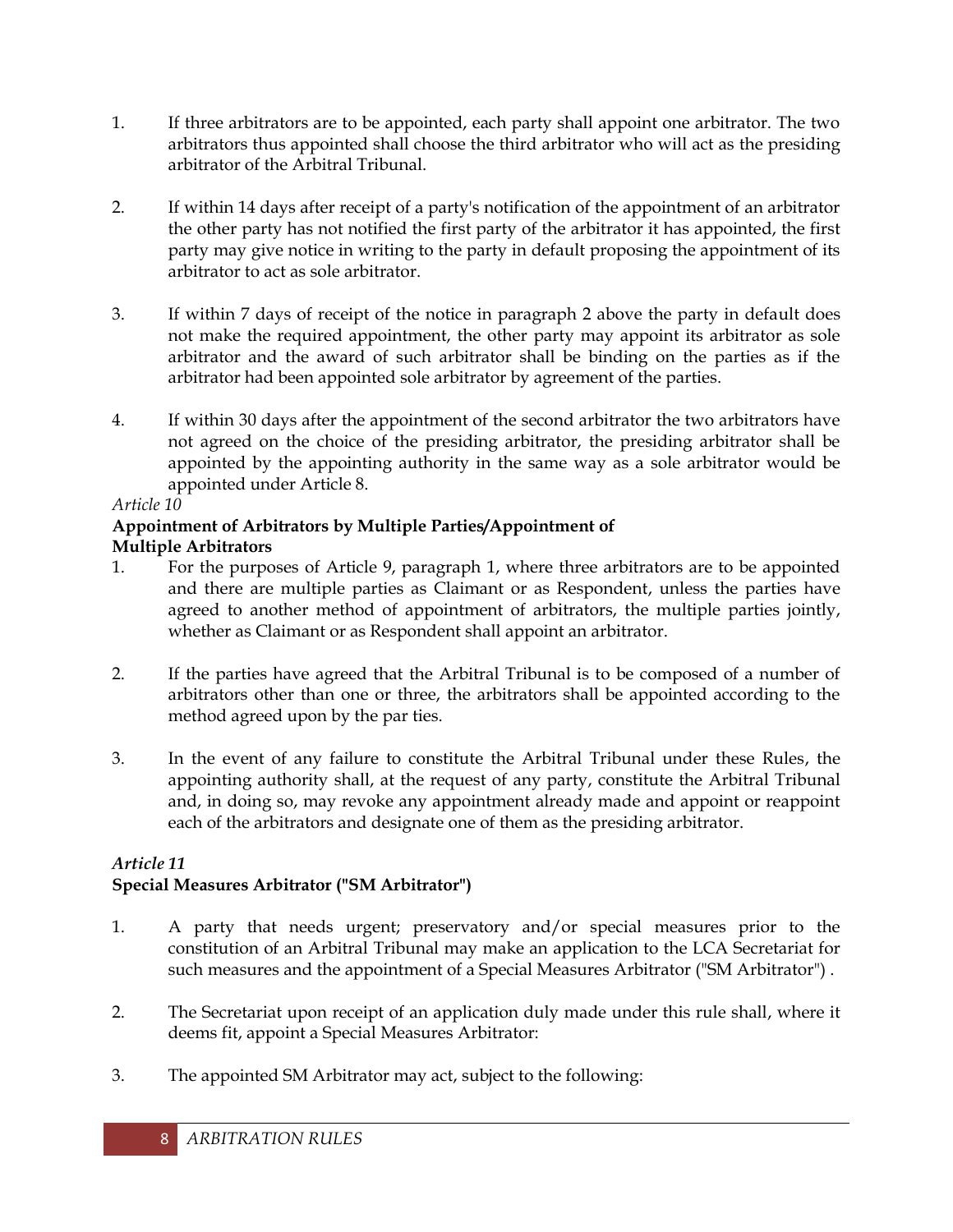- (a) The application is made to the LCA Secretariat prior to the transmission of the reference to the arbitral tribunal.
- (b) The application requests the SM Arbitrator's decision by way of an order.
- (c) The parties undertake to comply with any order made by the SM Arbitrator (in the absence of both parties undertaking the applying party undertakes to pay damages).
- (d) The SM Arbitrator's order does not foreclose the arbitral tribunal from any finding of fact or determination.
- 4 Any order made by the SM Arbitrator expressly reserves the power of the substantive tribunal to reallocate the costs of such proceedings and determine any claims arising out of or in connection with the compliance or noncompliance with the order.

**PROVIDED ALWAYS** that the SM Arbitrator shall not exercise any powers (or may rescind any orders made) where it is shown that the parties have agreed to another pre-arbitral procedure that provides for the granting of conservatory, interim or similar measures or the parties have agreed to opt out of the this rule.

## *Article 12*

## **Disclosure**

When a person is approached in connection with his or her possible appointment as an arbitrator, he or she shall disclose any circumstances likely to give rise to justifiable doubts as to his or her impartiality, independence or availability. An arbitrator, from the time of his or her appointment and throughout the arbitral proceedings, shall immediately disclose any such circumstances to the parties and the other arbitrators unless they have already been informed by him or her of these circumstances.

# *Article 13*

# **Challenge of Arbitrators**

- 1. Any arbitrator may be challenged if circumstances exist that give rise to justifiable doubts as to the arbitrator's impartiality, independence or availability.
- 2. A party may challenge the arbitrator appointed by it only for reasons of which it becomes aware after the appointment has been made.
- 3. In the event that an arbitrator fails to act or in the event of the de jure or de facto impossibility of performing his or her functions, the procedure in respect of the replacement of an arbitrator as provided in Article 13 shall apply.
- 4. A party that intends to challenge an arbitrator shall send notice of its challenge within 15 days after it has been notified of the appointment of the challenged arbitrator, or within 15 days after the circumstances mentioned in Articles 11 and 12 become known to that party.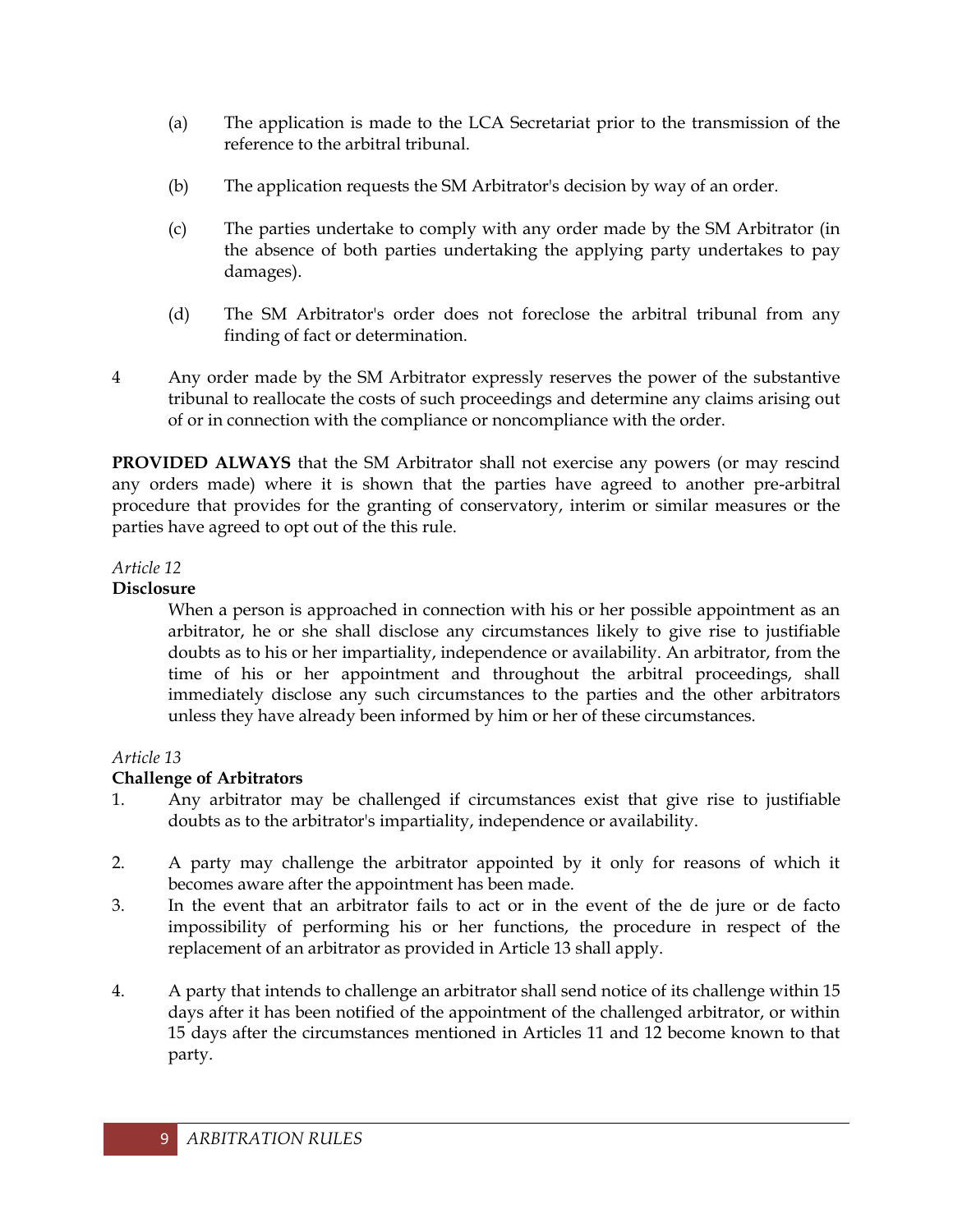- 5. The notice of challenge shall be communicated to all other parties, to the arbitrator who is challenged, to the other arbitrators and, where necessary, to the Executive Secretary. The notice of challenge shall state the reasons for the challenge.
- 6. When an arbitrator has been challenged by a party, all parties may agree to the challenge. The arbitrator may also, after the challenge, withdraw from his or her appointment. In neither case does this imply acceptance of the validity of the grounds for the challenge.
- 7. If, within 15 days from the date of the notice of challenge, not all parties agree to the challenge or the challenged arbitrator does not withdraw, the party making the challenge may elect to pursue it. In that case, within 15 days from the date of the notice of challenge, it shall seek a decision on the challenge from the appointing authority.

# **Replacement of an Arbitrator**

- 1. Subject to Paragraph 2 of this Article, in any event where an arbitrator has to be replaced during the course of the arbitral proceedings, a substitute arbitrator shall be appointed or chosen pursuant to the procedure provided in Articles 8 to 10 applicable to the appointment or choice of the arbitrator being replaced. This procedure shall apply even if during the process of appointing the arbitrator to be replaced, a party has failed to exercise its right to appoint or to participate in the appointment.
- 2. If, at the request of a party, the appointing authority determines that, in view of the exceptional circumstances of the case it would be justified for a party to be deprived of its right to appoint a substitute arbitrator, the appointing authority may, after giving an opportunity to the parties and the remaining arbitrators to express their views:
	- (a) appoint the substitute arbitrator; or
	- (b) after the closure of the hearings, authorize the other arbitrators to proceed with the arbitration and make any decision or award.

# *Article 15*

#### **Resumption of Hearings in the Event of the Replacement of an Arbitrator**

If an arbitrator is replaced during proceedings, the proceedings shall resume at the stage where the arbitrator who was replaced ceased to perform his or her functions, unless the Arbitral Tribunal decides otherwise.

## *Article 16*

# **Exclusion of Liability**

1. Save for intentional wrongdoing, the parties waive, to the fullest extent permitted under the applicable law, any claim against the Arbitral Tribunal, the appointing authority and any person appointed by the Arbitral Tribunal based on any act or omission in connection with the arbitration.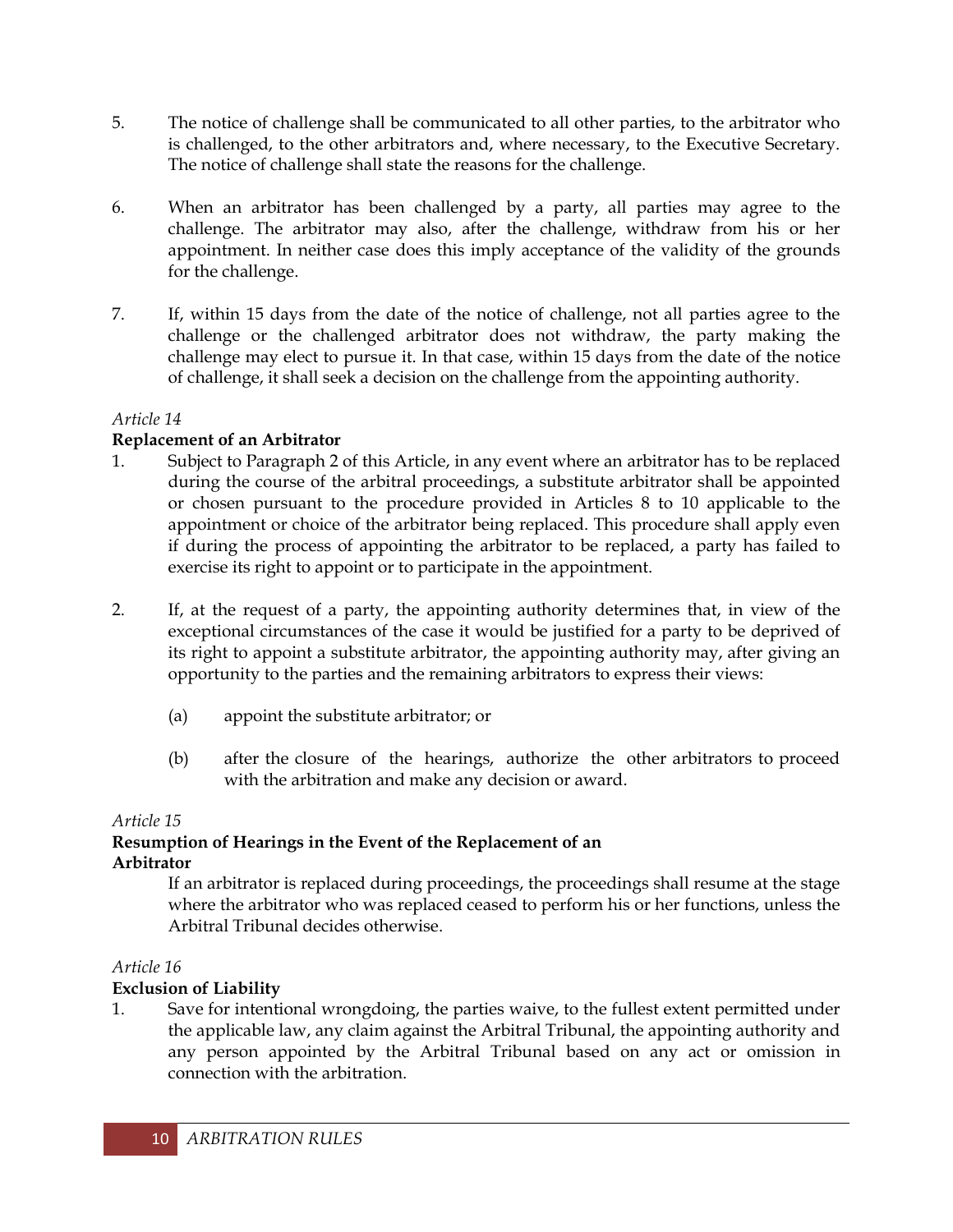2. After the award has been made and the possibilities of correction and additional awards have lapsed or have been exhausted, neither the Arbitral Tribunal, the appointing authority nor any person appointed by the Arbitral Tribunal shall be under any legal obligation to make any statement to any person about any matter concerning the arbitration, nor shall any party seek to make any of these persons a witness in any legal or other proceedings arising out of the arbitration.

## **SECTION III - ARBITRAL PROCEEDINGS**

## *Article 17*

# **General Provisions**

- 1. Subject to these Rules, the Arbitral Tribunal may conduct the arbitration in such manner as it considers appropriate, provided that the parties are treated equally and that at an appropriate stage of the proceedings each party is given a reasonable opportunity to presents its case. The Arbitral Tribunal, in exercising its discretion, shall conduct the proceedings in a manner that avoids unnecessary delay and expense and provides a fair and efficient process for resolving the parties' dispute.
- 2. As soon as practicable after its constitution and after inviting the parties to express their views, the Arbitral Tribunal shall establish the provisional timetable of the arbitration. The Arbitral Tribunal may, at any time, after inviting the parties to express their views, extend or abridge any period of time prescribed under these Rules or agreed by the parties.
- 3. If at an appropriate stage of the proceedings any party so requests, the Arbitral Tribunal shall hold hearings for the presentation of evidence by witnesses, including expert witnesses, or for oral argument. In the absence of such a request, the Arbitral Tribunal shall decide whether to hold such hearings or whether the proceedings shall be conducted based on documents and other materials only.
- 4. All communications to the Arbitral Tribunal by one party shall be communicated by that party to all other parties. Such communications shall be made at the same time, except as otherwise permitted by the Arbitral Tribunal if it may do so under the applicable law.
- 5. The Arbitral Tribunal may, at the request of any party, allow one or more third parties to be joined in the arbitration as a party provided such person was a party to the arbitration agreement, unless the Arbitral Tribunal finds, after giving all parties, including the person or persons to be joined the opportunity to be heard, that joinder should not be permitted because of prejudice to any of those parties. The Arbitral Tribunal may make a single award or several awards in respect of all parties so involved in the arbitration.

*Article 18*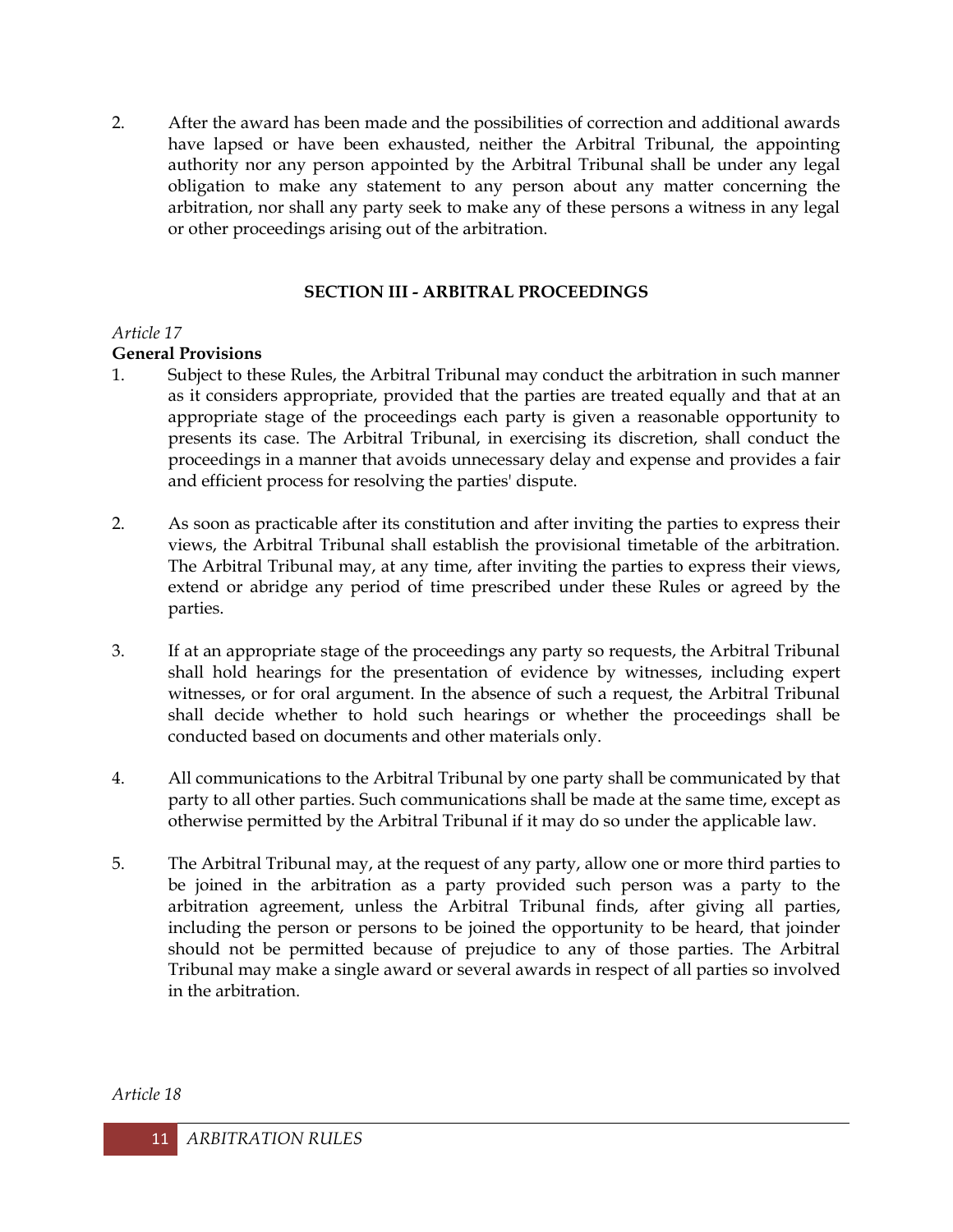#### **Place of Arbitration**

- 1. If the parties have not previously agreed on the place of arbitration, the place of arbitration shall be determined by the Arbitral Tribunal having regard to the circumstances of the case. The award shall be deemed to have been made at the place of arbitration.
- 2. The Arbitral Tribunal may meet at any location it considers appropriate for deliberations and any other purpose. Unless otherwise agreed by the parties, the Arbitral Tribunal may also meet for hearings at any location it considers appropriate.

## *Article 19*

## **Language**

- 1. Subject to an agreement by the parties, the Arbitral Tribunal shall after its appointment, promptly determine the language(s) to be used in the proceedings. This determination shall apply to the Statement of Claim, the Statement of Defence, and any further written statements and, if oral hearings take place, to the language(s) to be used at such hearings.
- 2. The Arbitral Tribunal may order that any documents annexed to the Statement of Claim or Statement of Defence, and any supplementary documents or exhibits submitted in the course of the proceedings, delivered in their original language, shall be accompanied by a translation into the language(s) agreed upon by the parties or determined by it.
- 3. Where there is a conflict between the Arbitration Law 2009 and these Rules, or where parties do not agree on the language to be used, the provisions of Section 36 of the law shall prevail.

## *Article 20*

## **Statement of Claim**

- 1. The Claimant shall communicate its Statement of Claim in writing to the Respondent and to each of the arbitrators within a period of time to be determined by the Arbitral Tribunal. The Claimant may elect to treat its notice of arbitration referred to in Article 3 as a Statement of Claim, provided that the notice of arbitration also complies with the requirements of paragraphs 2 to 4 of this Article.
- 2. The Statement of Claim shall include the following particulars:
	- (a) The names and contact details of the parties;
	- (b) A statement of the facts supporting the claim;
	- (c) The points in issue;
	- (d) The relief or remedy sought; and
	- (e) The legal grounds or arguments supporting the claim.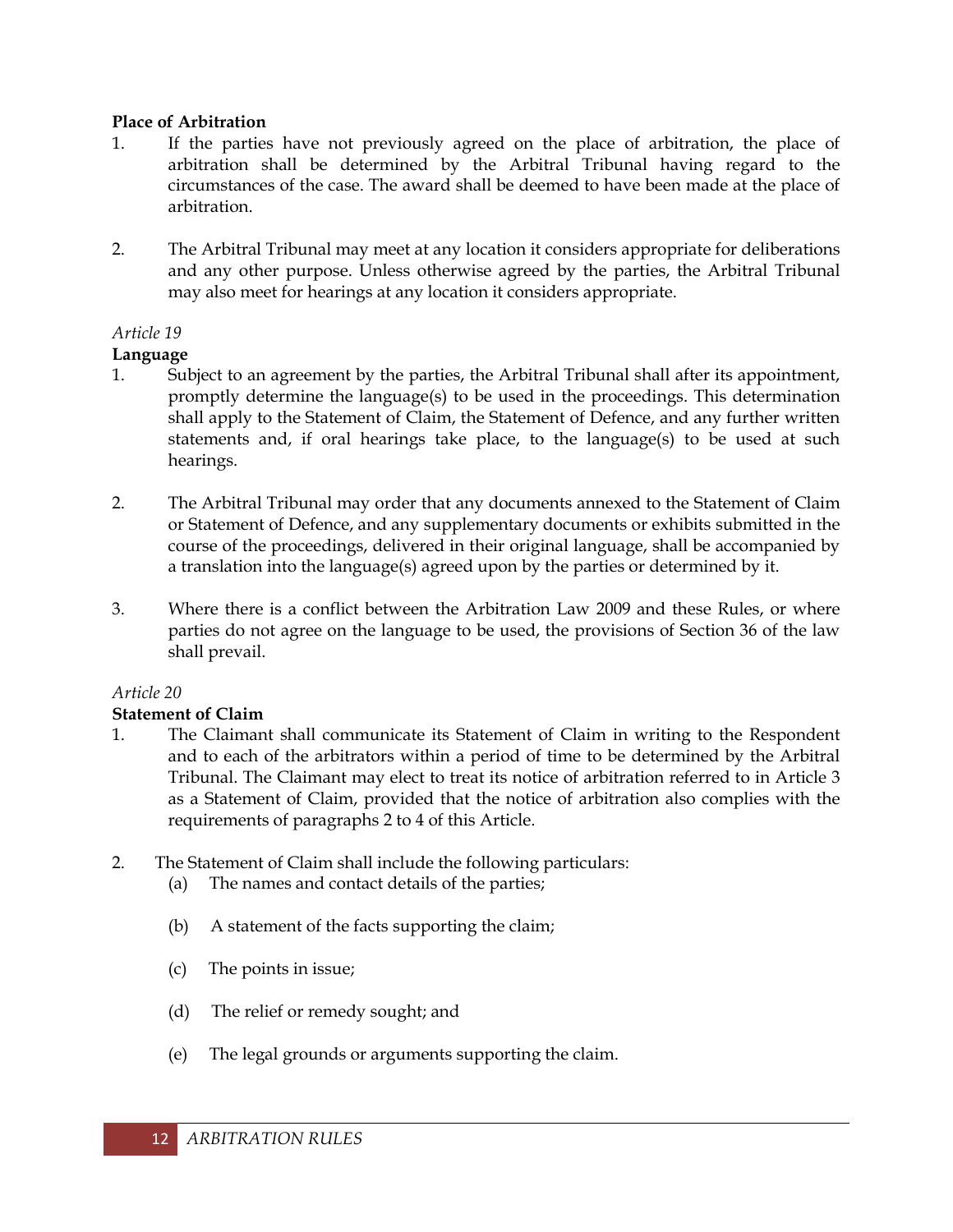- 3. A copy of any contract or other legal instrument out of or in relation to which the dispute arises as well as a copy of the arbitration agreement shall be annexed to the Statement of Claim.
- 4. The Statement of Claim should be accompanied as far as possible, by all documents and other evidence relied upon by the Claimant, or contain references to them.

# **Statement of Defence**

- 1. The Respondent shall communicate its Statement of Defence in writing to the Claimant and to each of the arbitrators within a period of time to be determined by the Arbitral Tribunal. The Respondent may elect to treat its response to the notice of arbitration referred to in Article 4 as a Statement of Defence, provided that the response to the notice of arbitration also complies with the requirements of paragraph 2 of this Article.
- 2. The Statement of Defence shall reply to the particulars contained in Article 19 paragraph 2(b) to (e). The Statement of Defence should be accompanied as far as possible, by all documents and other evidence relied upon by the Respondent, or contain references to them.
- 3. In its Statement of Defence, or at a later stage in the arbitral proceedings if the Arbitral Tribunal decides that the delay was justified under the circumstances, the Respondent may make a counter-claim or rely on a claim **for the** purpose of a set-off provided that the Arbitral Tribunal has jurisdiction over it.
- 4. The provisions of Article 19 paragraph 2 to 4, shall apply to a counter-claim, a claim under Article 4 paragraph 2(f) and a claim relied on for the purpose of a set-off.

# *Article 22*

# **Amendments to the Claim or Defence**

During the course of the arbitral proceedings, a party may amend or supplement its claim or defence, including a counter-claim or a claim for the purpose of a set-off, unless the Arbitral Tribunal considers it inappropriate to allow such amendment or supplement, having regard to the delay in making it or prejudice to other parties or any other circumstances. A claim or defence, including a counter-claim or a claim for the purpose of a set-off, may however not be amended or supplemented in such a manner that the amended or supplemented claim or defence falls outside the jurisdiction of the Arbitral Tribunal.

# *Article 23*

# **Pleas as to the Jurisdiction of the Arbitral Tribunal**

1. The Arbitral Tribunal shall have the power to rule on its own jurisdiction, including any objections with respect to the existence or validity of the arbitration agreement. For that purpose, an arbitration clause that forms part of a contract shall be treated as an agreement independent of the other terms of the contract. A decision by the Arbitral Tribunal that the contract is invalid shall not automatically imply the invalidity of the arbitration clause.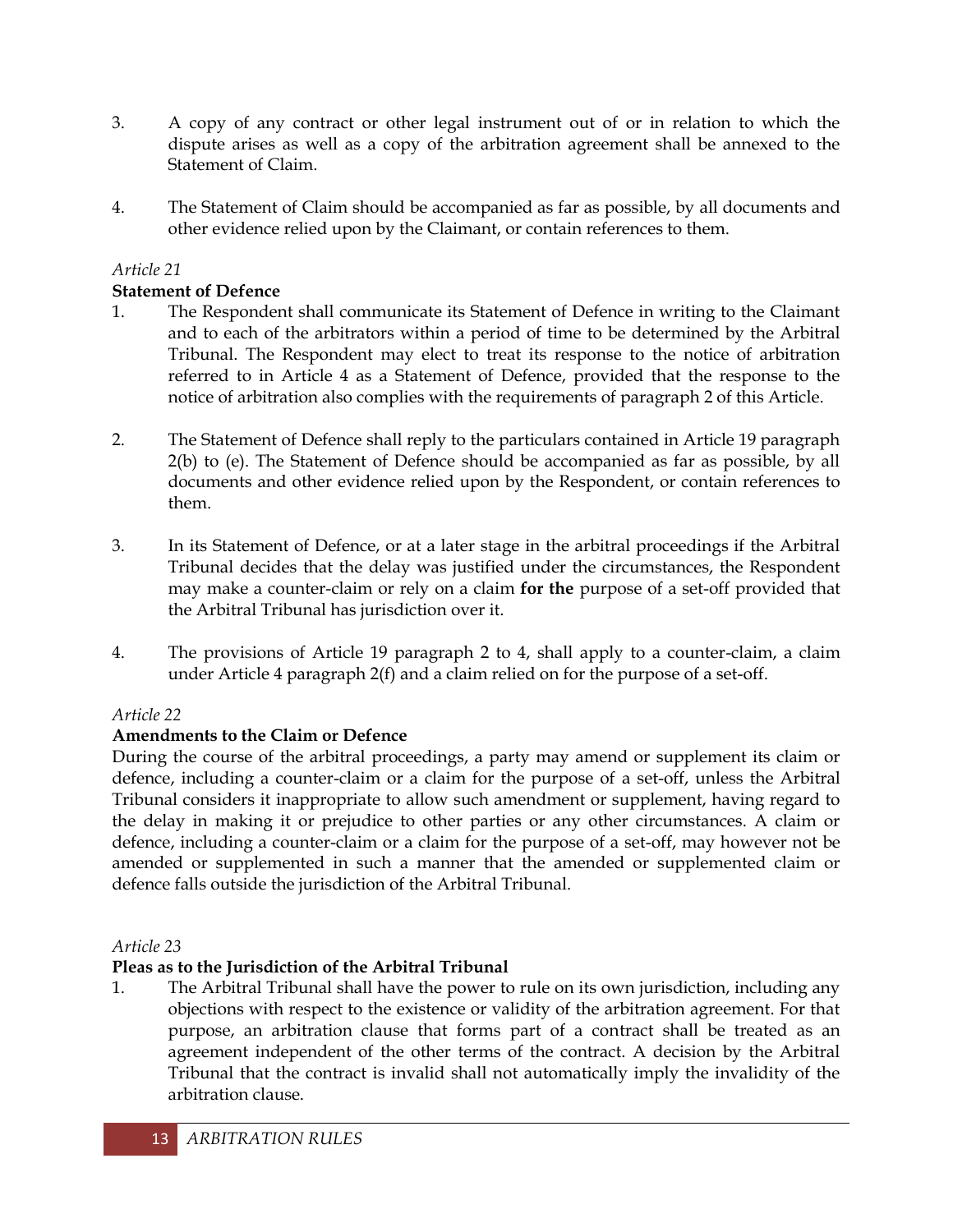- 2. A plea that the Arbitral Tribunal does not have jurisdiction shall be raised no later than in the Statement of Defence or, with respect to a counter-claim or a claim for the purpose of a set-off, in the reply to the counter-claim or claim for the purpose of a set-off. A party is not precluded from raising such a plea by the fact that it has appointed or participated in the appointment of an arbitrator. A plea that the Arbitral Tribunal is exceeding the scope of its authority shall be raised as soon as the matter alleged to be beyond the scope of its authority is raised during the arbitral proceedings. The Arbitral Tribunal may, in either case, admit a later plea if it considers the delay justified.
- 3. The Arbitral Tribunal may rule on a plea referred to in paragraph 2 either as a preliminary question or in an award on the merits. The Arbitral Tribunal may continue the arbitral proceedings and make an award, notwithstanding any pending challenge to its jurisdiction before a court.

#### **Further Written Statements**

The Arbitral Tribunal shall decide which further written statements, in addition to the Statement of Claim and the Statement of Defence, shall be required from the parties or may be presented by them and shall fix the periods of time for communicating such statements.

#### *Article 25*

#### **Periods of Time**

The periods of time fixed by the Arbitral Tribunal for the communication of written statements (including the Statement of Claim and the Statement of Defence) should not exceed 45 days. However, the Arbitral Tribunal may extend the time limits if it concludes that an extension is justified.

## *Article 26*

#### **Interim Measures**

- 1. The Arbitral Tribunal may, at the request of a party, grant interim measures.
- 2. Interim measures are any temporary measures by which, at any time prior to the issuance of the award that decides the dispute finally, the Arbitral Tribunal orders a party, for example and without limitation, to:
	- (a) maintain or restore the status quo pending determination of the dispute;
	- (b) take action that would prevent, or refrain from taking action that is likely to cause;
		- (i) current or imminent harm; or
		- (ii) prejudice to the arbitral process itself;
	- (c) provide a means of preserving assets out of which a subsequent award may be satisfied; or
	- (d) preserve evidence that may be relevant and material to the resolution of the dispute.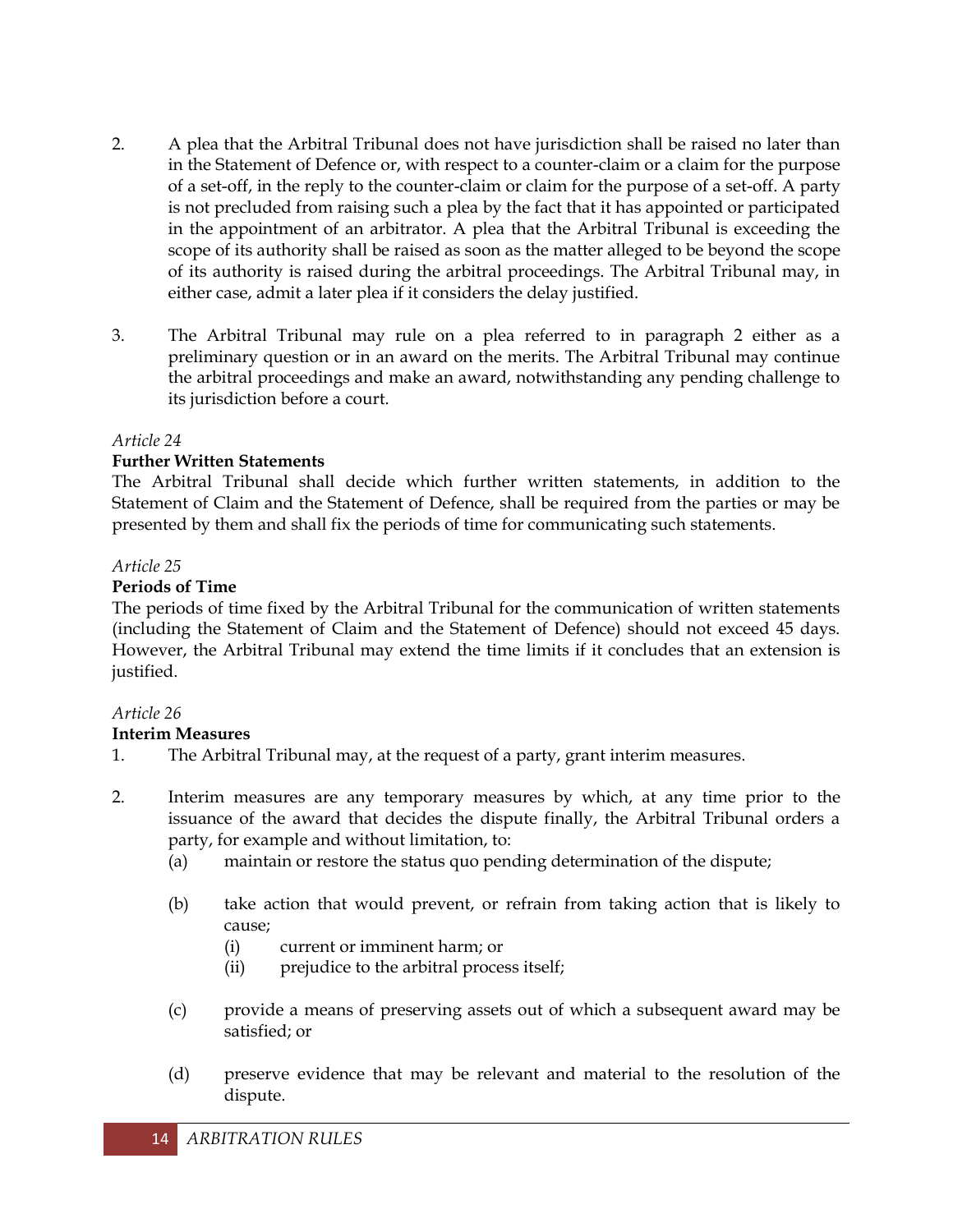- 3. The party requesting interim measures under paragraphs 2(a) to (c) shall satisfy the Arbitral Tribunal that:
	- (a) harm not adequately reparable by an award of damages is likely to result if the measures are not ordered, and such harm substantially outweighs the harm that is likely to result to the party against whom the measures are directed if granted; and
	- (b) there is a reasonable possibility that the requesting party will succeed on the merits of the claim. The determination on this possibility shall not affect the discretion of the Arbitral Tribunal in making any subsequent determination.
- 4. With regard to a request for interim measures under paragraph 2(d), the requirements in paragraphs 3(a) and (b) shall apply only to the extent that the Arbitral Tribunal considers appropriate.
- 5. The Arbitral Tribunal may modify, suspend or terminate any interim measures it has granted upon the application of any party or, in exceptional circumstances and upon prior notice to the parties, on its own initiative.
- 6. The Arbitral Tribunal may require the party requesting any interim measures to provide appropriate security in connection with the interim measure(s).
- 7. The Arbitral Tribunal may require any party to promptly disclose any material change in the circumstances upon which the interim measure was requested or granted.
- 8. The party requesting any interim measures may be liable for any costs and damages caused by the interim measure(s) to any party if the Arbitral Tribunal later determines that, in the circumstances then prevailing, the interim measure(s) should not have been granted. The Arbitral Tribunal may award such costs and damages at any point during the proceedings.
- 9. A request for interim measures addressed by any party to a judicial authority shall not be deemed incompatible with the agreement to arbitrate, or as a waiver of that agreement.

# **Evidence**

- 1. Each party shall have the burden of proving the facts relied on to support its claim or defence.
- 2. Witnesses, including expert witnesses who are presented by the parties to testify before the Arbitral Tribunal on any issue of fact or area of expertise, may be any individual, notwithstanding that the individual is a party to the arbitration or in any way related to any party. Unless otherwise directed by the Arbitral Tribunal, statements by witnesses, including expert witnesses, may be presented in writing and signed by them.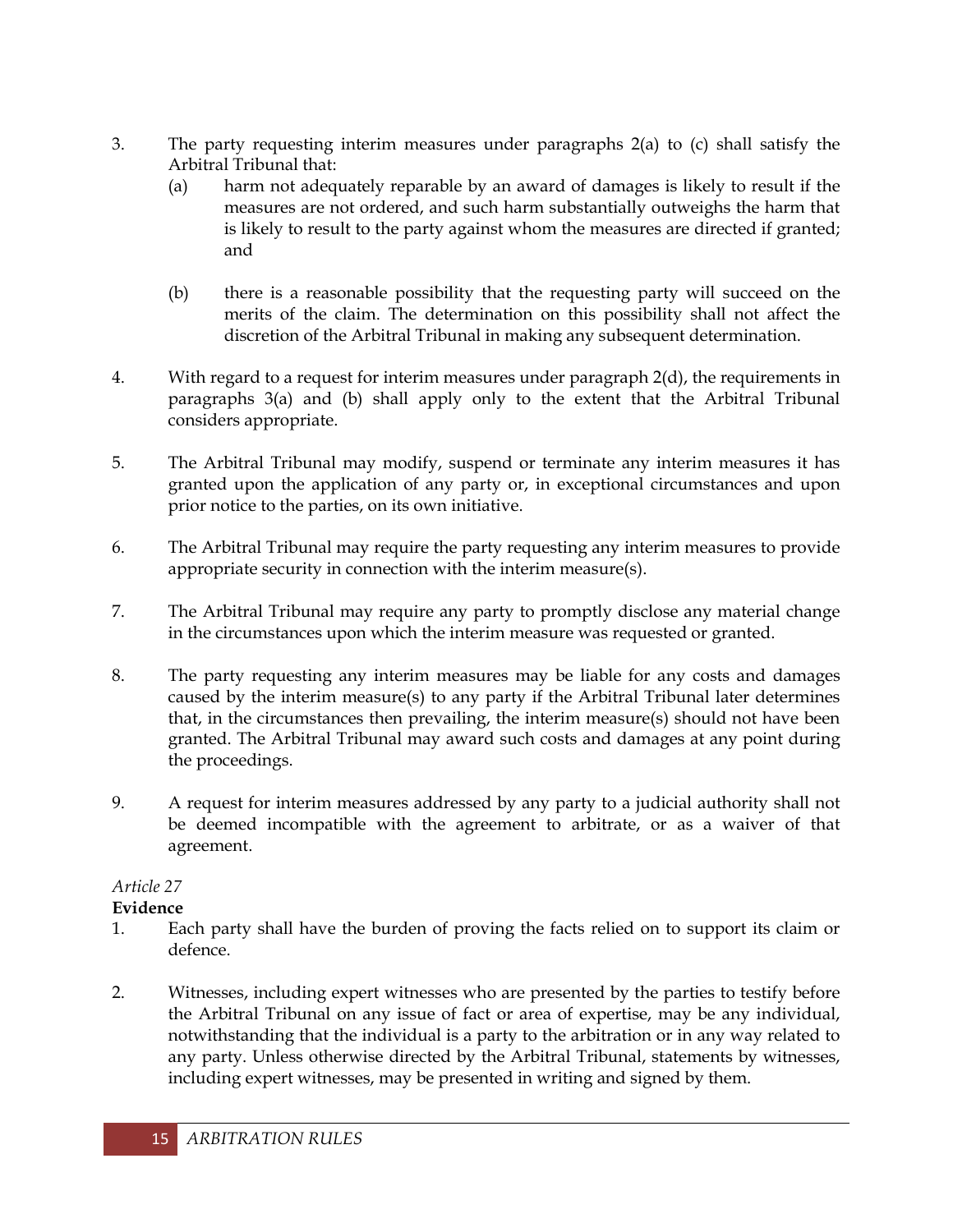- 3. At any time during the arbitral proceedings, the Arbitral Tribunal may require the parties to produce documents, exhibits or other evidence within such a period of time as it shall determine.
- 4. The Arbitral Tribunal shall determine the admissibility, relevance, materiality and weight of the evidence offered.

## **Hearings**

- 1. In the event of an oral hearing, the Arbitral Tribunal shall give the parties adequate advance notice of the date, time and place thereof.
- 2. Witnesses, including expert witnesses, may be heard and questioned in the manner and under the conditions set forth by the Arbitral Tribunal.
- 3. Hearings shall be held *in camera* unless the parties agree otherwise. The Arbitral Tribunal may require the sequestration of any witness or witnesses, including expert witnesses, during the testimony of other witnesses, except that a witness, including an expert witness, who is a party to the arbitration shall not, in principle, be asked to step out of the proceedings.
- 4. The Arbitral Tribunal may direct that witnesses, including expert witnesses, be examined through means of telecommunication (such as video conferencing) that do not require their physical presence at the hearing.

## *Article 29*

# **Experts Appointed by the Arbitral Tribunal**

- 1. After consultation with the parties, the Arbitral Tribunal may appoint one or more independent experts to report to it in writing on specific issues, for its determination. A copy of the terms of reference established for the expert(s) by the Arbitral Tribunal shall be communicated to the parties. .
- 2. The expert(s) shall before accepting the appointment, submit to the Arbitral Tribunal and to the parties a description of his or her qualifications and a statement of his or her impartiality and independence. Within the time ordered by the Arbitral Tribunal, the parties shall notify the Arbitral Tribunal of any objections as to the expert's qualifications, impartiality or independence. The Arbitral Tribunal shall decide promptly whether to accept or reject any such objections. After an expert's appointment, a party may object to the expert's qualifications, impartiality or independence only if the objection is for reasons of which the party only becomes aware after the appointment has been made. The Arbitral Tribunal shall decide promptly what, if any, action to take.
- 3. The parties shall give the expert(s) any relevant information or produce for his or her inspection any relevant documents or goods required of them. Any dispute between a party and such expert as to the relevance of the required information, documents or goods shall be referred to the Arbitral Tribunal for decision.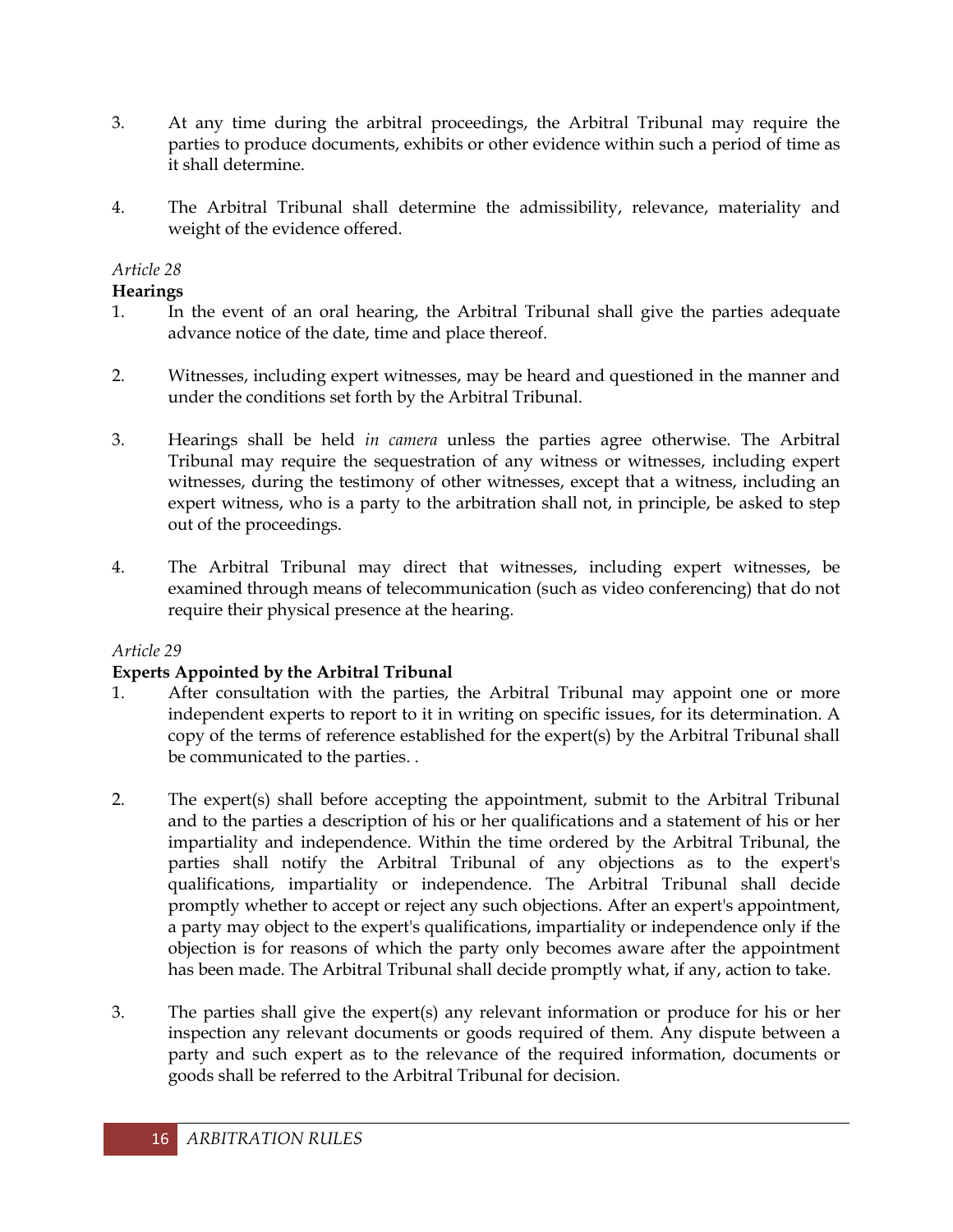- 4. Upon receipt of the expert's report, the Arbitral tribunal shall forward a copy of the report to all the parties who shall be given the opportunity to express their opinion on the report in writing. A party shall be entitled to examine any document upon which the expert has relied in his or her report.
- 5. At the request of any party after the submission of the report, the expert(s) may be invited to a hearing where the parties shall have the opportunity to interrogate the expert(s). At this hearing, any party may present expert witnesses to testify on the points in issue.

# **Default**

- 1. If, within the period of time fixed by these Rules or the Arbitral Tribunal and without showing sufficient cause:
	- (a) the Claimant has failed to forward its Statement of Claim, the Arbitral Tribunal shall issue an order for the termination of the proceedings, unless there are remaining matters that may need to be decided and the Arbitral Tribunal considers it appropriate to do so;
	- (b) the Respondent has failed to forward its response to the notice of arbitration or its Statement of Defence, the Arbitral Tribunal shall order that the proceedings continue, without treating such failure in itself as an admission of the Claimant's allegations. The provisions of this sub-paragraph also apply to a Claimant's failure to submit a defence to a counter-claim or to a claim for the purpose of a set-off.
- 2. If a party, duly notified under these Rules, fails to appear at a hearing, without showing sufficient cause, the Arbitral Tribunal may proceed with the arbitration.
- 3. If a party, duly invited by the Arbitral Tribunal to produce documents, exhibits or other evidence, fails to do so within the prescribed period of time without showing sufficient cause, the Arbitral Tribunal may make the award based on the evidence before it.

# *Article 31*

# **Closure of Hearings**

- 1. Prior to the closing of the hearings, the Arbitral Tribunal may inquire of the parties if they have any further proof to offer or witnesses to be heard or submissions to make and if there are none it may declare the hearings closed.
- 2. The Arbitral Tribunal may, if it considers it necessary owing to exceptional circumstances, decide on its own initiative or upon application of a party to reopen the hearings at any time before the award is made.

# *Article 32*

# **Waiver of Right to Object**

A failure by any party to object promptly to any non-compliance with these Rules or with any requirement of the arbitration agreement shall be deemed to be a waiver of the right of such a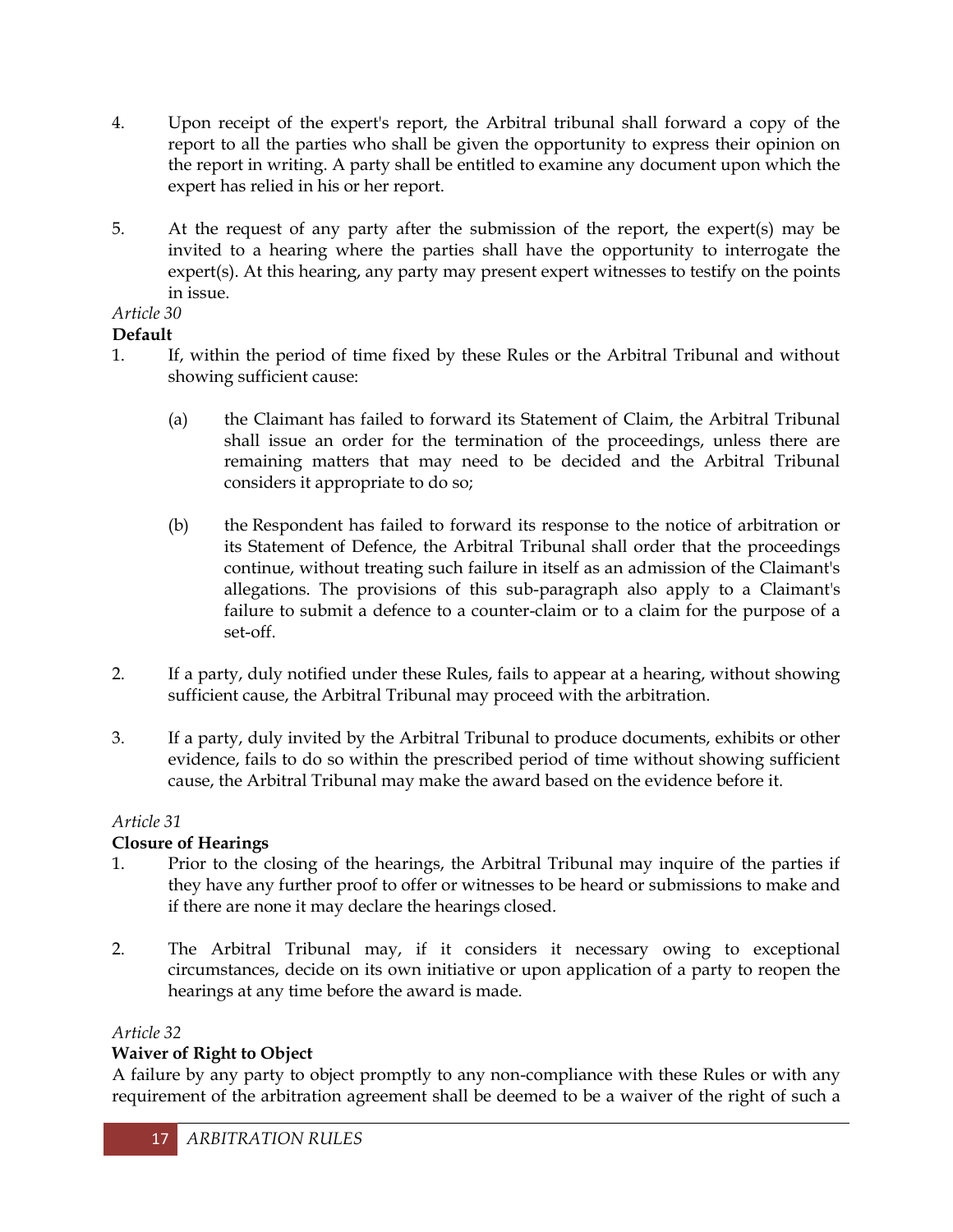party to make such an objection, unless the party can show that under the circumstances its failure to object was justified.

## **SECTION IV - THE AWARD**

# *Article* 33

## **Decisions**

- 1. When there is more than one arbitrator, any award or other decision of the Arbitral Tribunal shall be made by a majority of the arbitrators.
- 2. In the case of questions of procedure, where there is no majority or where the Arbitral Tribunal so authorizes, the presiding arbitrator may decide alone, subject to review if necessary, by the Arbitral: Tribunal.

## *Article 34*

## **Form and Effect of the Award**

- 1. The Arbitral Tribunal may make separate awards on different issues at different times.
- 2. All awards shall be made in writing and shall be final and binding on the parties. The parties shall carry out all awards without delay.
- 3. The Arbitral Tribunal shall state the reasons upon which the award is based, unless the parties have agreed that no reasons are to be given.
- 4. An award shall be signed by the arbitrators and it shall contain the date on which the award was made and indicate the place of arbitration. Where there is more than one arbitrator and any of them fails to sign, the award shall state the reason for the absence of the signature.
- 5. Where the LCA is the appointing authority or has administered the arbitration, the presiding or sole arbitrator shall be responsible for delivering the award to the LCA, which shall transmit certified copies to the parties, provided that the costs of the arbitration have been paid to the LCA in accordance with Article 42.
- 6. Where the LCA is not the appointing authority or has not administered the arbitration, copies of the award signed by the arbitrators shall be communicated to the parties by the Arbitral Tribunal.
- 7. A monetary award may be expressed in such currency as may be applicable to the proceedings and as claimed by the successful party.
- 8. The Arbitral Tribunal may order that simple or compound interest shall be paid by any party on any sum awarded/ at such rates as the Arbitral Tribunal determines to be appropriate, without being bound by rates of interest imposed by any court, and in respect of any period that the Arbitral Tribunal determines to be appropriate, ending not later than the date upon which the award is complied with.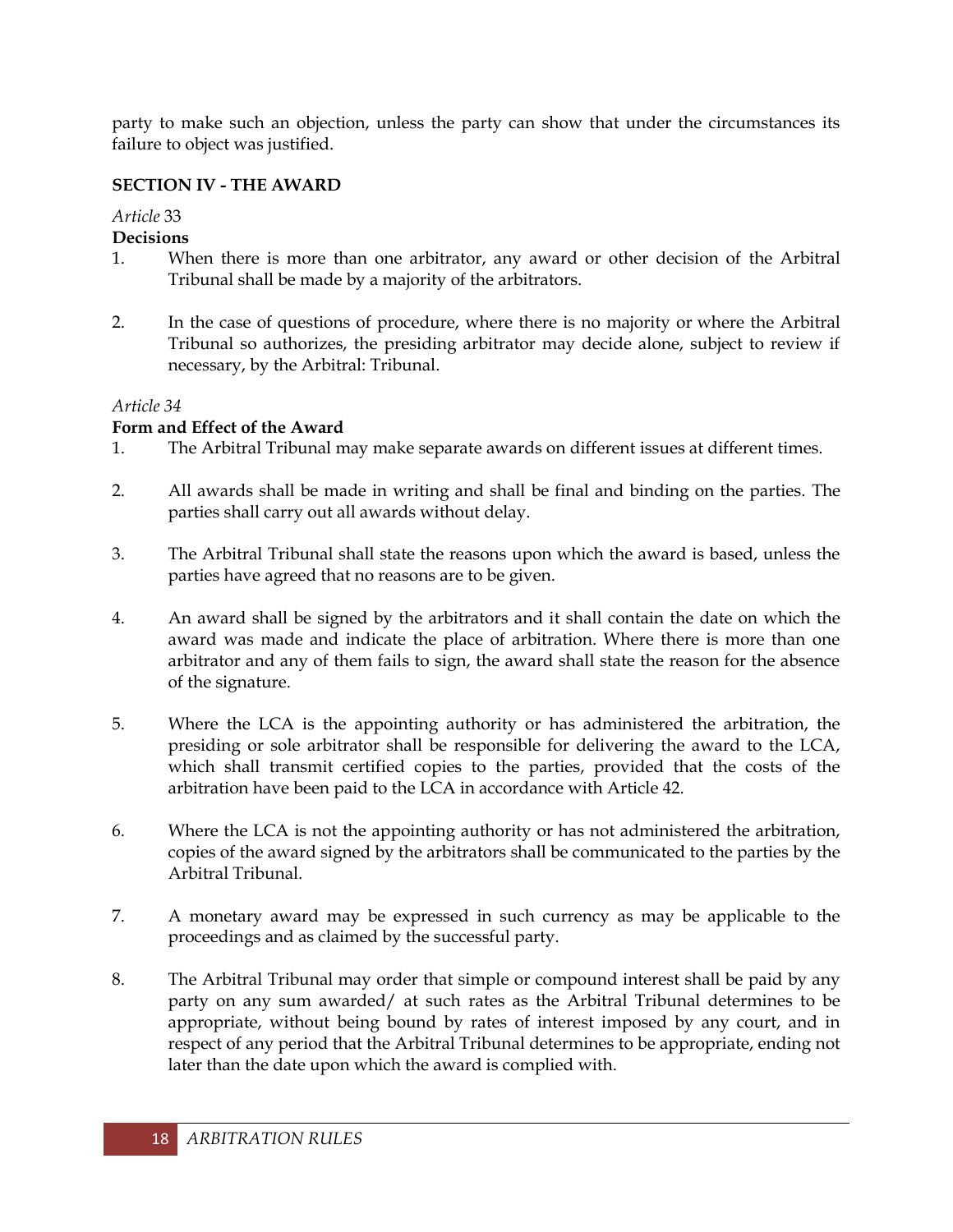9. An award may be made public with the consent of all the parties, or where and to the extent that a legal duty to disclose is required of a party in order to protect or pursue a legal right, or in relation to legal proceedings before a court or other competent authority.

## *Article 35*

## **Applicable Law (Amiable Compositeur)**

- 1. The Arbitral Tribunal shall apply the rules of the law designated by the parties as applicable to the substance of the dispute. Failing such designation by the parties, the Arbitral Tribunal shall apply any law that it determines to be appropriate.
- 2. The Arbitral Tribunal shall decide as *amiable compositeur* or *ex aequo et bono* only if the parties have expressly authorized it to do so.
- 3. In all cases, the Arbitral Tribunal shall decide in accordance with the terms of the contract, if any and shall take into account any usage of trade applicable to the transaction.

## *Article 36*

## **Settlement or Other Grounds for Termination**

- 1. If before the award is made the parties agree on a settlement of the dispute, the Arbitral Tribunal shall either issue an order for the termination of the proceedings or, if requested by the parties, record the settlement in the form of an arbitral award on agreed terms. The Arbitral Tribunal is not obliged to give reasons for such an award.
- 2. If, before the award is made, the continuation of the arbitral proceedings becomes unnecessary or impossible for any reason not mentioned in paragraph 1, the Arbitral Tribunal shall inform the parties of its intention to issue an order for the termination of proceedings. The Arbitral Tribunal shall have the power to issue such an order unless there are remaining matters that may need to be decided and it considers it appropriate to do so.
- 3. Copies of the order for termination of proceedings or of the arbitral award on agreed terms, signed by the arbitrators, shall be communicated by the Arbitral Tribunal to the parties. Where an arbitral award on agreed terms is made, the provisions of Article 33, paragraphs 2, 4 and 5, shall apply.

## *Article 37*

## **Interpretation of the Award**

- 1. Within 30 days after the receipt of the award a party, with notice to the other parties, may request that the Arbitral Tribunal give an interpretation of the award.
- 2. The interpretation shall be given in writing within 45 days after the receipt of the request. The interpretation shall form part of the award and the provisions of Article 33, paragraphs 2 to 6, shall apply.

## *Article 38*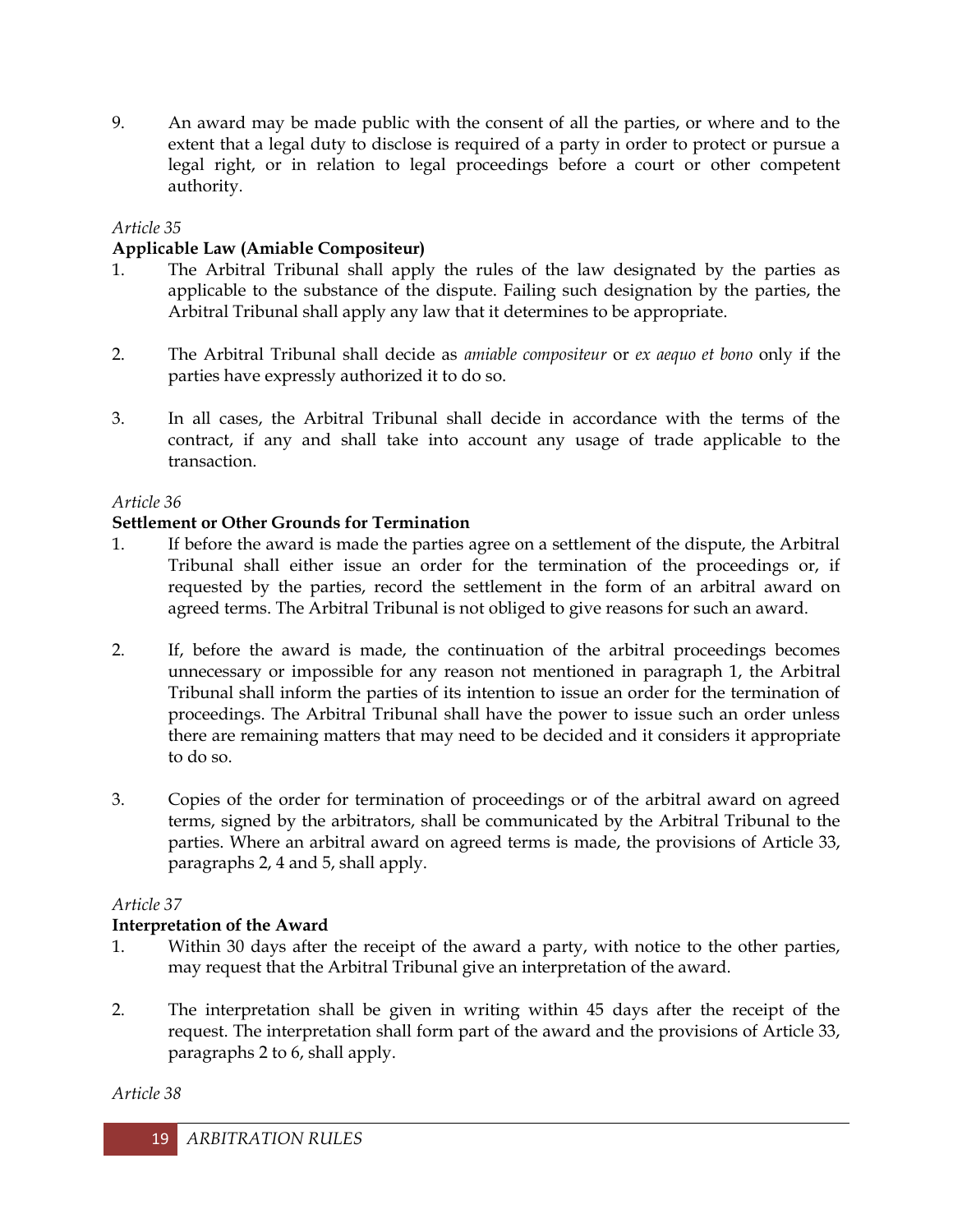#### **Correction of the Award**

- 1. Within 30 days after the receipt of the award, a party, with notice to the other parties, may request the Arbitral Tribunal to correct any error in computation, any clerical or typographical error or any error or omission of a similar nature in the award. If the Arbitral Tribunal considers that the request is justified, it shall make the correction within 45 days of receipt of the request.
- 2. The Arbitral Tribunal may within 30 days after the communication of the award make such corrections where necessary on its own initiative.
- 3. Such corrections shall be in writing and shall form part of the award. The provisions of Article 33, paragraphs 2 to *6,* shall apply.

#### *Article 39*

## **Additional Award**

- 1. Within 30 days after the receipt of the termination order or the award, a party, with notice to the other parties, may request the Arbitral Tribunal to make an award or an additional award as to claims presented in the arbitral proceedings but not decided by the Arbitral Tribunal.
- 2. If the Arbitral Tribunal considers the request for an award or additional award to be justified, it shall render or complete its award within 30 days after the receipt of the request. The Arbitral Tribunal may if necessary, extend the period of time within which it shall make the award.
- 3. When such an award or additional award is made, the provisions of Article 33, paragraphs 2 to 6, shall apply.

## *Article 40*

## **Definition of Costs**

- 1. The arbitral tribunal shall fix the costs of arbitration in the final award and if it deems appropriate, in another decision.
- 2. The term "costs" includes only:
	- (a) The fees of the Arbitral Tribunal to be stated separately as to each arbitrator and to be fixed by the tribunal itself in accordance with Article 40;
	- (b) The reasonable travel and other expenses incurred by the arbitrators;
	- (c) The reasonable costs of expert advice and of other assistance required by the Arbitral tribunal; -
	- (d) The reasonable travel and other expenses of witnesses to the extent that such expenses are approved by the Arbitral Tribunal;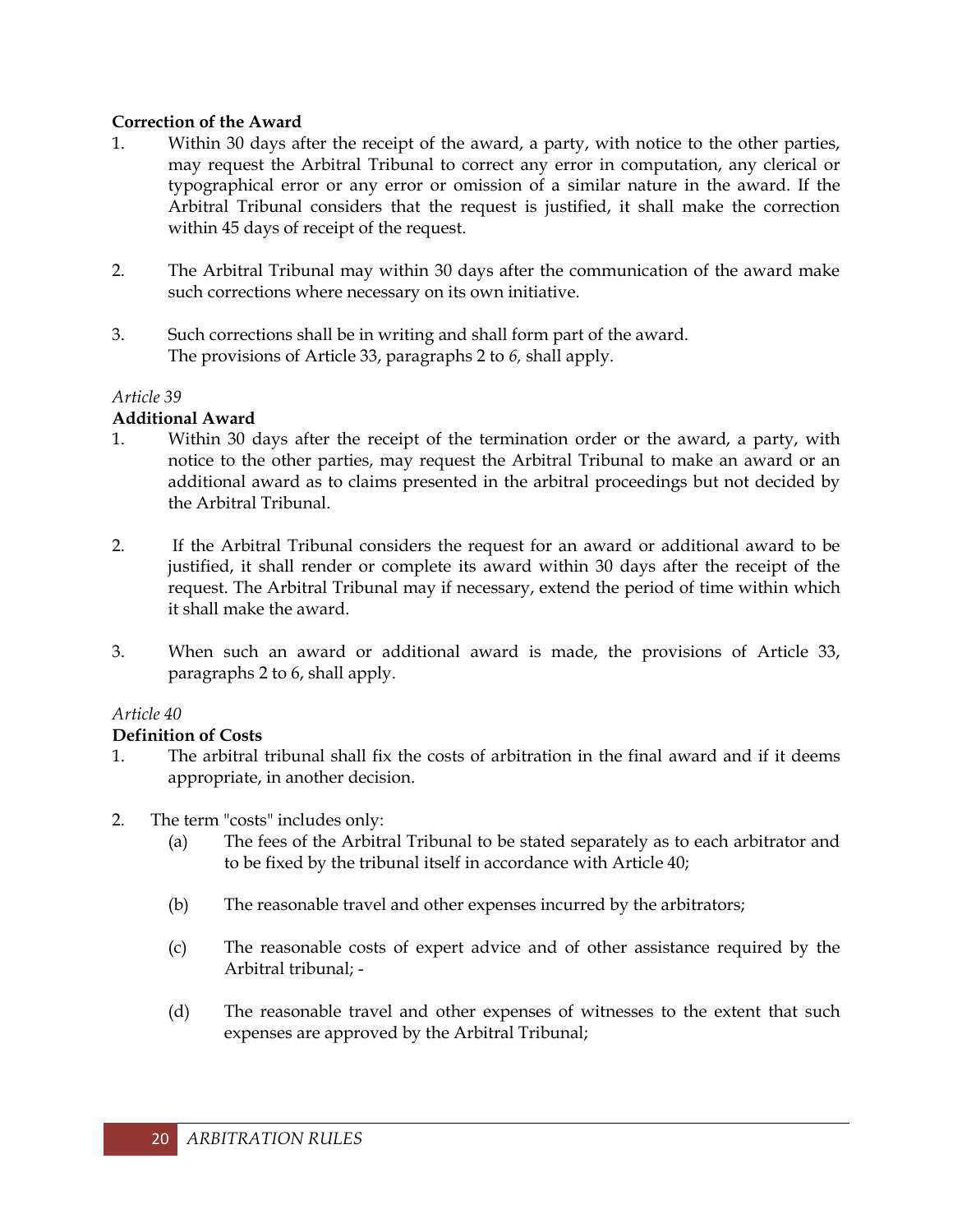- (e) The legal and other costs incurred by the parties in relation to the arbitration to the extent that the Arbitral Tribunal determines that the amount of such costs is reasonable; and
- (f) Any fees and expenses of either the appointing authority or the LCA.
- 3. In relation to interpretation, correction or completion of any award under Articles 36 to 38, the Arbitral Tribunal may charge the costs referred to in paragraphs 2(b) to (f), but no additional fees.

## **Arbitrators Fees and Expenses**

- 1. The amount for the arbitrators<sup>1</sup> fees and expenses shall be reasonable and shall take into account the amount in dispute, the complexity of the subject matter, the time spent by the arbitrators and any other relevant circumstances of the case.
- 2. If there is an appointing authority and it applies or has stated that it will apply a schedule or particular method for determining the fees for arbitrators in international cases, the Arbitral Tribunal in fixing its fees shall take that schedule or method into account to the extent that it considers appropriate in the circumstances of the case.
- 3. After its constitution, the arbitral tribunal shall promptly inform the parties of how it proposes to determine its fees and expenses, including any rates it intends to apply. Within 15 days of receiving that proposal, any party may refer the proposal to the appointing authority for review. If, within 15 days of receipt of such a referral, the appointing authority finds that the proposal of the Arbitral Tribunal is inconsistent with paragraph 1, it shall make any necessary adjustments thereto, which shall be binding upon the Arbitral Tribunal.

4. (a) When informing the parties of the arbitrators<sup>1</sup> fees and expenses that have been fixed pursuant to Article 39, paragraphs 2(a) and (b), the Arbitral Tribunal shall also explain the manner in which the corresponding amounts have been calculated.

- (b) Within 15 days of receiving the Arbitral Tribunal's determination of fees and expenses, any party may refer such determination to the appointing authority for review. If no appointing authority has been agreed upon or designated, or if the appointing authority fails to act within the time specified in these Rules, then the review shall be made by the LCA.
- (c) If the appointing authority or the LCA finds that the Arbitral Tribunal's determination is inconsistent with its proposal (and any adjustment thereto) under paragraph *3,* or is otherwise manifestly excessive, it shall within 15 days of receiving such a referral, make any adjustments to the Arbitral Tribunal's determination that are necessary to satisfy the criteria in paragraph 1. Any such adjustments shall be binding upon the Arbitral Tribunal.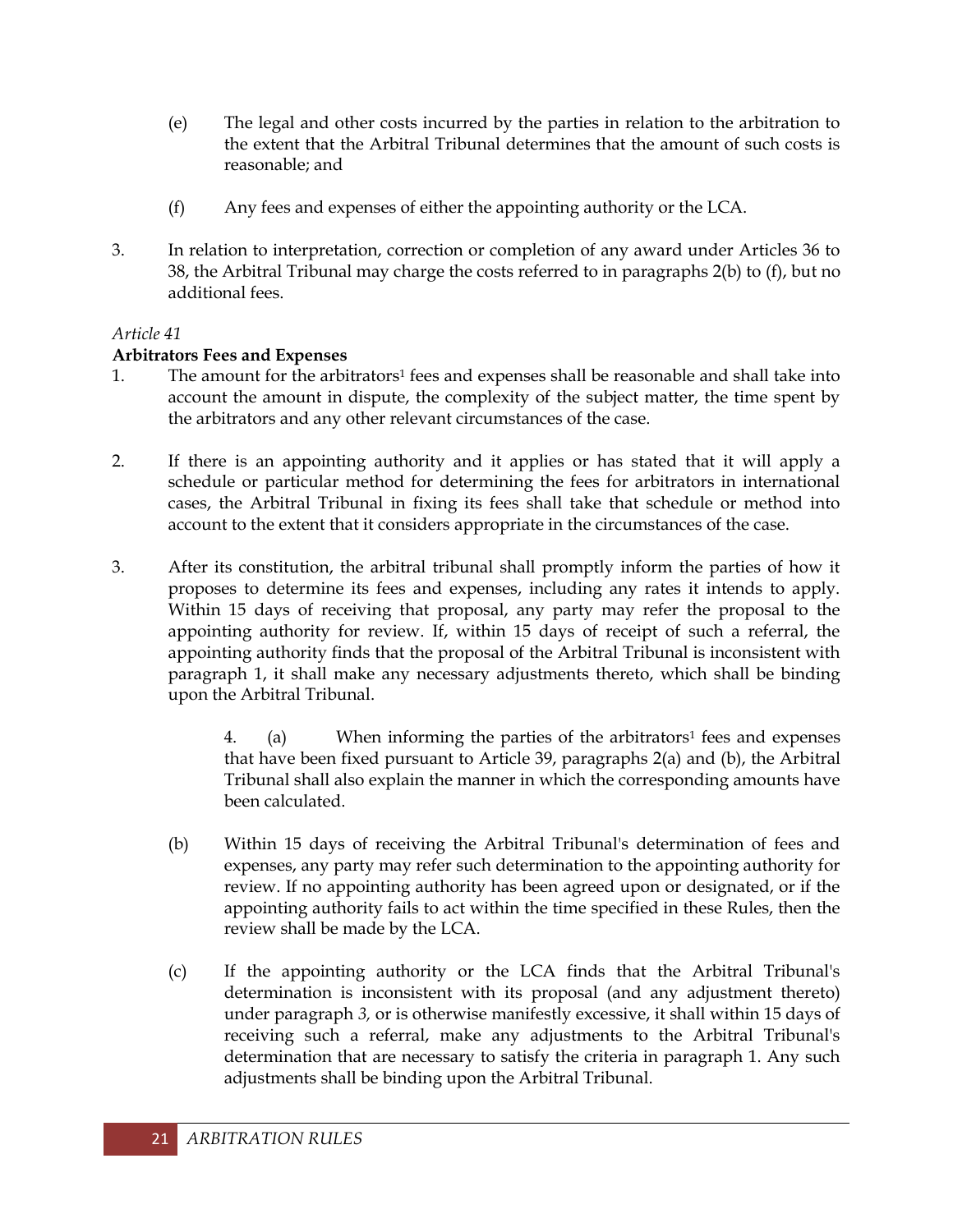- (d) Any such adjustments shall either be included by the Arbitral Tribunal in its award or if the award has already been issued, be implemented in a correction to the award to which the procedure of Article 37, paragraph 3, shall apply.
- 5. Throughout the procedure under paragraphs 3 and 4, the Arbitral Tribunal shall proceed with the arbitration in accordance with Article 16, paragraph 1.
- 6. A referral under paragraph 4 shall not affect any determination in the award other than the Arbitral Tribunal's fees and expenses; nor shall it delay the recognition and enforcement of all parts of the award other than those relating to the determination of the Arbitral Tribunal's fees and expenses.

## **Allocation of Costs**

- 1. The costs of the arbitration shall in principle be borne by the unsuccessful party or parties. However, the Arbitral Tribunal may apportion each of such costs between the parties if it determines that apportionment is reasonable, taking into account the circumstances of the case.
- 2. The Arbitral Tribunal shall in the final award or if it deems appropriate in any other award, determine any amount that a party may have to pay to another party as a result of the decision on allocation of costs.

## *Article 43*

## **Deposit for Costs**

- 1. Upon its composition, the Arbitral Tribunal may request that the parties deposit an equal amount as an advance for the costs referred to in Article 39 paragraph 2(a) to (c).
- 2. During the course of the proceedings the Arbitral Tribunal may request for supplementary deposits from the parties.
- 3. If an appointing authority has been agreed upon or designated, and when a party so requests and the appointing authority consents to perform the function, the Arbitral Tribunal shall fix the amounts of any deposits or supplementary deposits only after consultation with the appointing authority, which may make any observations to the Arbitral Tribunal that it deems appropriate concerning the amount of such deposits and supplementary deposits.
- 4. If the required deposits are not paid in full within 30 days after the receipt of the request, the Arbitral Tribunal shall so inform the parties in order that one or more of them may make the required payment. If such payment is not made, the Arbitral Tribunal may order the suspension or termination of the proceedings.
- 5. After a termination order or final award has been made, the Arbitral tribunal shall render an account to the parties of the deposits received and return any unexpended balance to them.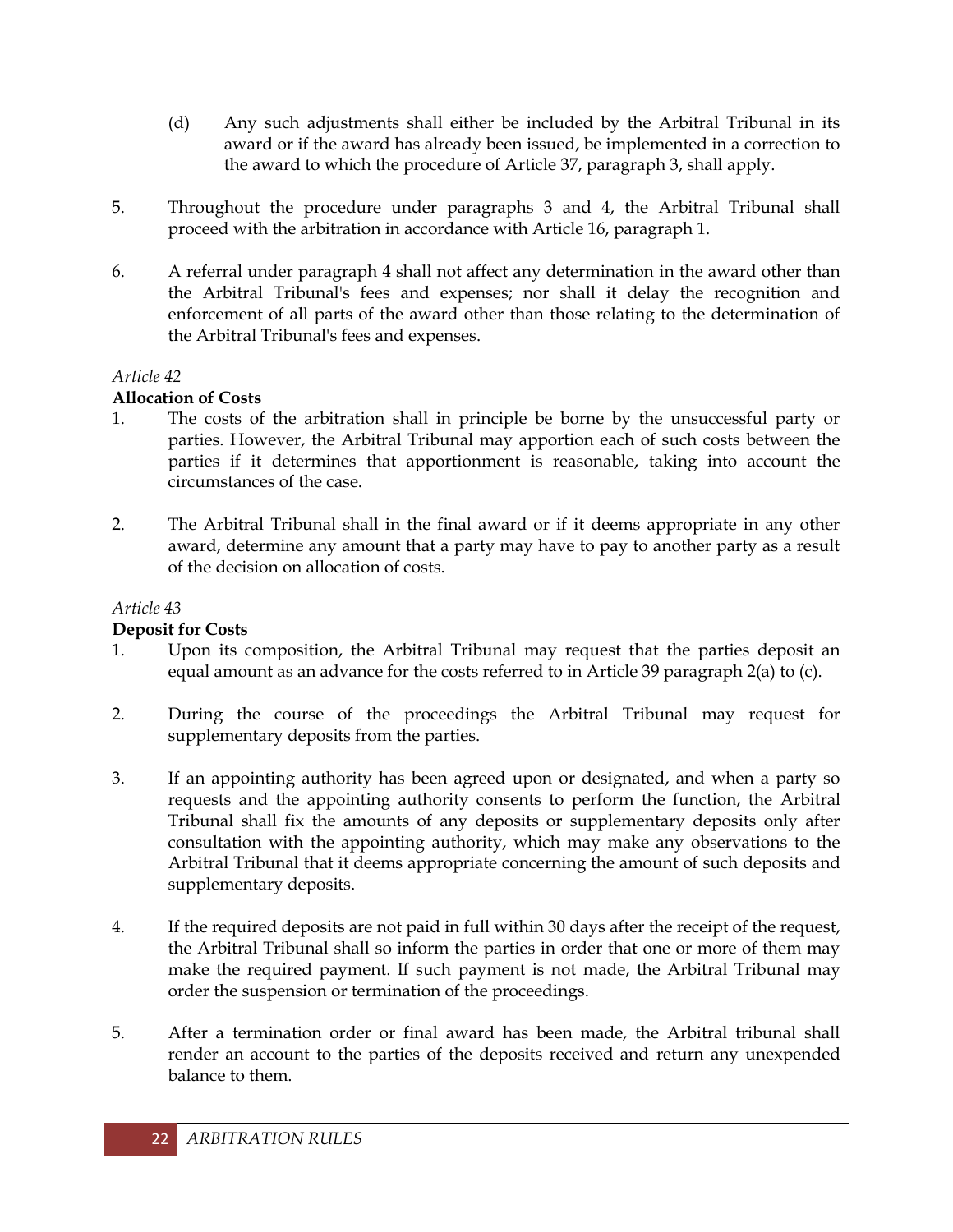## **SECTION V - GENERAL PROVISIONS**

#### *Article 44*

## **Final Provisions**

- 1. The text of these Rules in the official language of the Lagos Court of Arbitration and any other language that it is translated into shall be equally authentic.
- 2. These Rules may be cited as the Lagos Court of Arbitration Rules, 2011.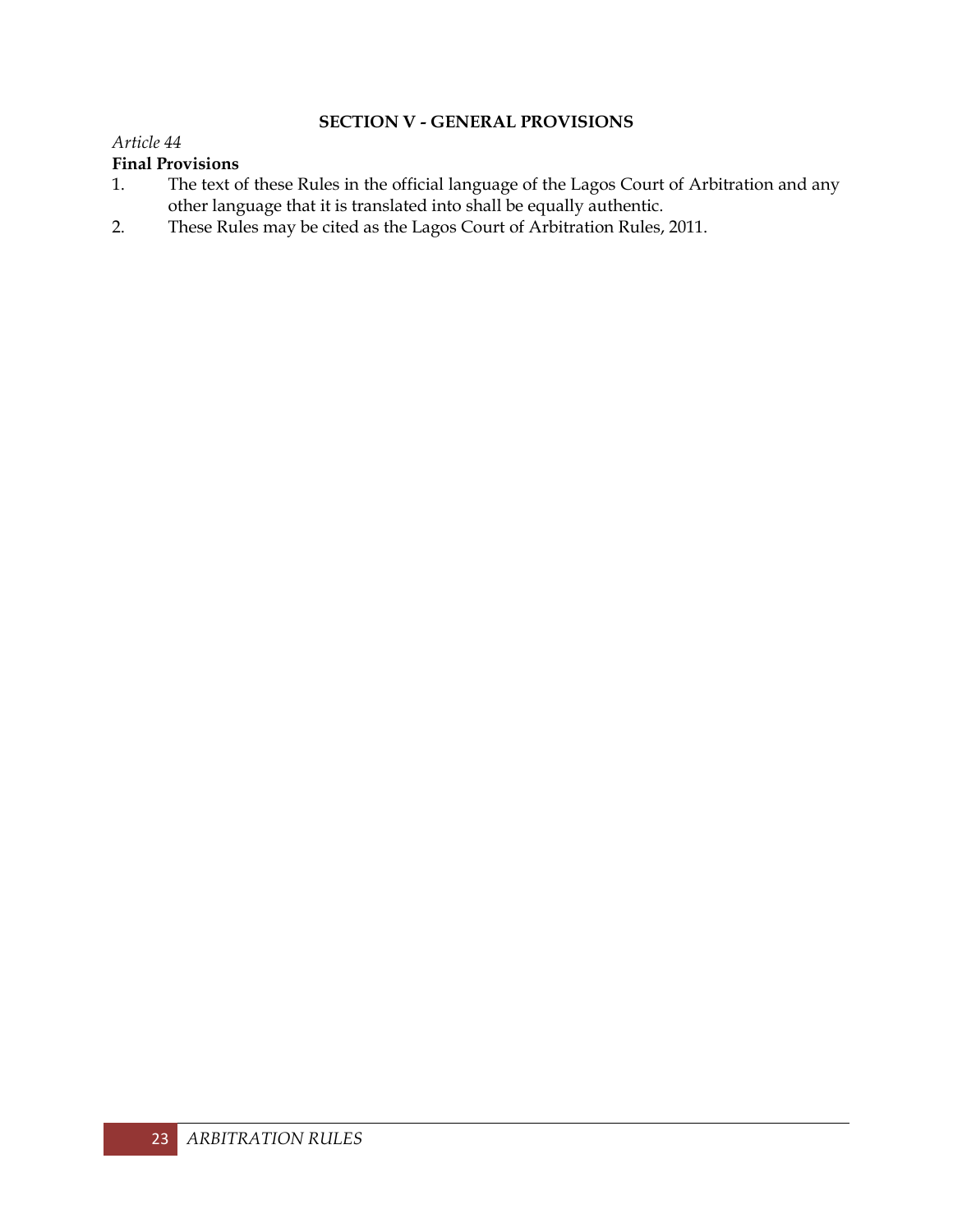#### **ANNEXURES** :

#### **(I) Model Arbitration Clause for Contracts**

*Any dispute, controversy or claim arising out of or relating to this contract, or the breach, termination or invalidity thereof, shall be settled by arbitration in accordance with the Lagos Court of Arbitration Rules.*

#### **II) Model Waiver Statement**

*The parties hereby waive their right to any form of recourse to any court or other competent authority against an arbitral award, insofar as such waiver can validly be made under the applicable law.*

*[OR]*

*The parties hereby agree that any right to any form of recourse to any court against an arbitral award shall not extend to any rights of appeal that may be available from any decision of such court.*

#### **(Ill) Model Statements of Independence Pursuant to Article 11 of the Rules**

#### *(a) No circumstances to disclose*

*I am impartial and independent of each of the parties and intend to remain so. To the best of my knowledge, there are no circumstances, past or present, likely to give rise to justifiable doubts as to my impartiality, independence or availability. I shall promptly notify the parties and the other arbitrators of any such circumstances that may subsequently come to my attention during this arbitration. I further confirm, based on the information presently available to me, that I can devote the time necessary to conduct this arbitration diligently and efficiently, and in accordance with the time limits prescribed by the LCA Rules.*

## *(b)* **Circumstances to disclose**

*I am impartial and independent of each of the parties and intend to remain so. Attached is a statement made pursuant to Article 11 of the Lagos Court of Arbitration Rules of my past and present professional, business and other relationships with the parties and any other relevant circumstances. [Include Statement.]*

*I confirm that those circumstances do not affect my independence and impartiality. I shall promptly notify the parties and the other arbitrators of any such further relationships or circumstances that may subsequently come to my attention during this arbitration.*